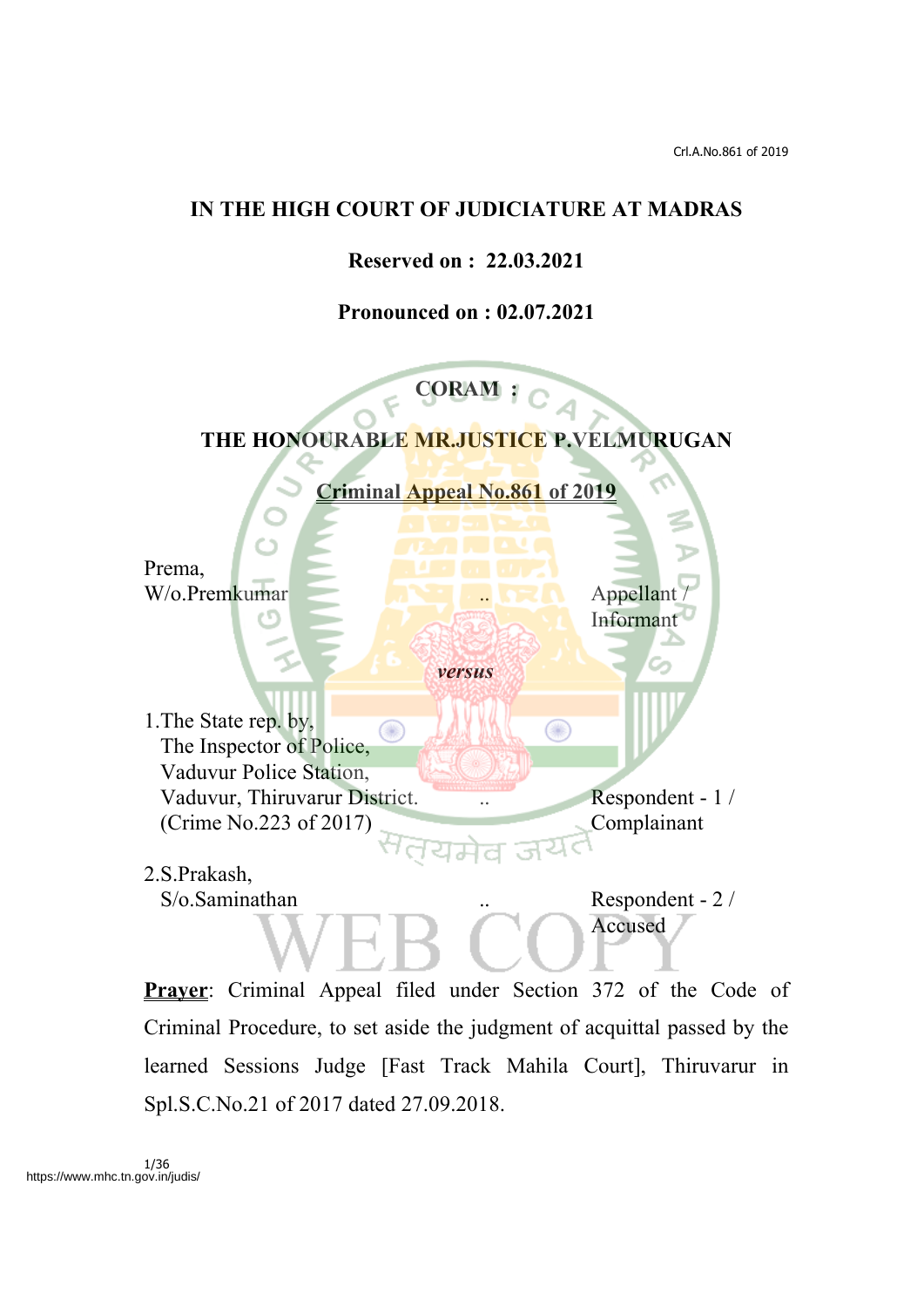| For Appellant       |            | M/s.Deepika Murali              |
|---------------------|------------|---------------------------------|
| For Respondent No.1 | $\sim 100$ | Mrs.T.P.Savitha                 |
|                     |            | Government Advocate (Crl. Side) |
| For Respondent No.2 |            | Mr.S.Paneer Selvam              |

#### *J U D G M E N T*

Aggrieved over the judgment dated 27.09.2018 passed by the learned Sessions Judge [Fast Track Mahila Court], Thiruvarur in Spl.S.C.No.21 of 2017, the appellant, who is the *de facto* complainant in the above referred case has filed this Criminal Appeal, praying to set aside the judgment of acquittal and for convicting the second respondent for the offence punishable under Section 10 of POCSO Act.

Œ

⋒

**2.** Originally, the respondent Police has registered a case against the second respondent / accused in Crime No.223 of 2017 for an offence punishable under Section 10 of the Protection of Children from Sexual Offences Act, 2012 [hereinafter called as "POCSO Act"]. After investigation, they laid a charge sheet against the second respondent before the learned Sessions Judge [Fast Track Mahila Court], Thiruvarur. Since the offence charged against the second respondent was against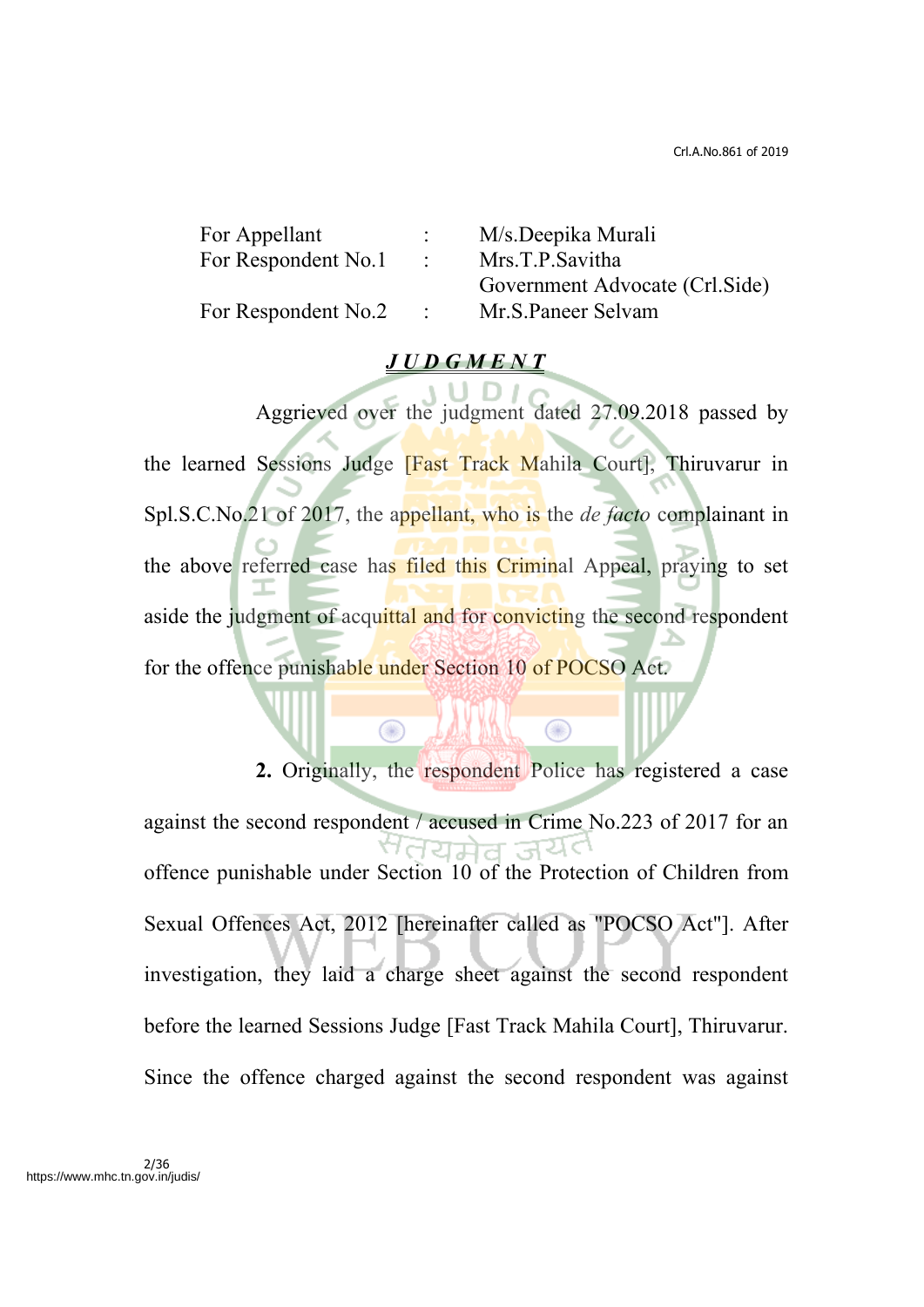woman, especially a minor child falls under the POCSO Act, the learned Sessions Judge, had taken the case on file in Spl.S.C.No.21 of 2017 and framed the charge against the second respondent.

**3.** After trial, on 27.09.2018, the learned Sessions Judge found not guilty of the second respondent for the offence under Section 10 of POCSO Act and thereby, acquitted him. Challenging the said judgment of acquittal passed by the learned Sessions Judge, the appellant / *de facto* complainant has filed the present appeal before this Court.

**4.** Heard the learned counsel appearing on either side and perused the materials available on record.

**5.** The learned counsel appearing for the appellant would submit that the learned trial Judge acquitted the appellant on the main ground that the medical evidence does not support the fact that the victim child was sexually assaulted and presumption under Section 29 of the POCSO Act cannot be invoked and there was a delay in lodging the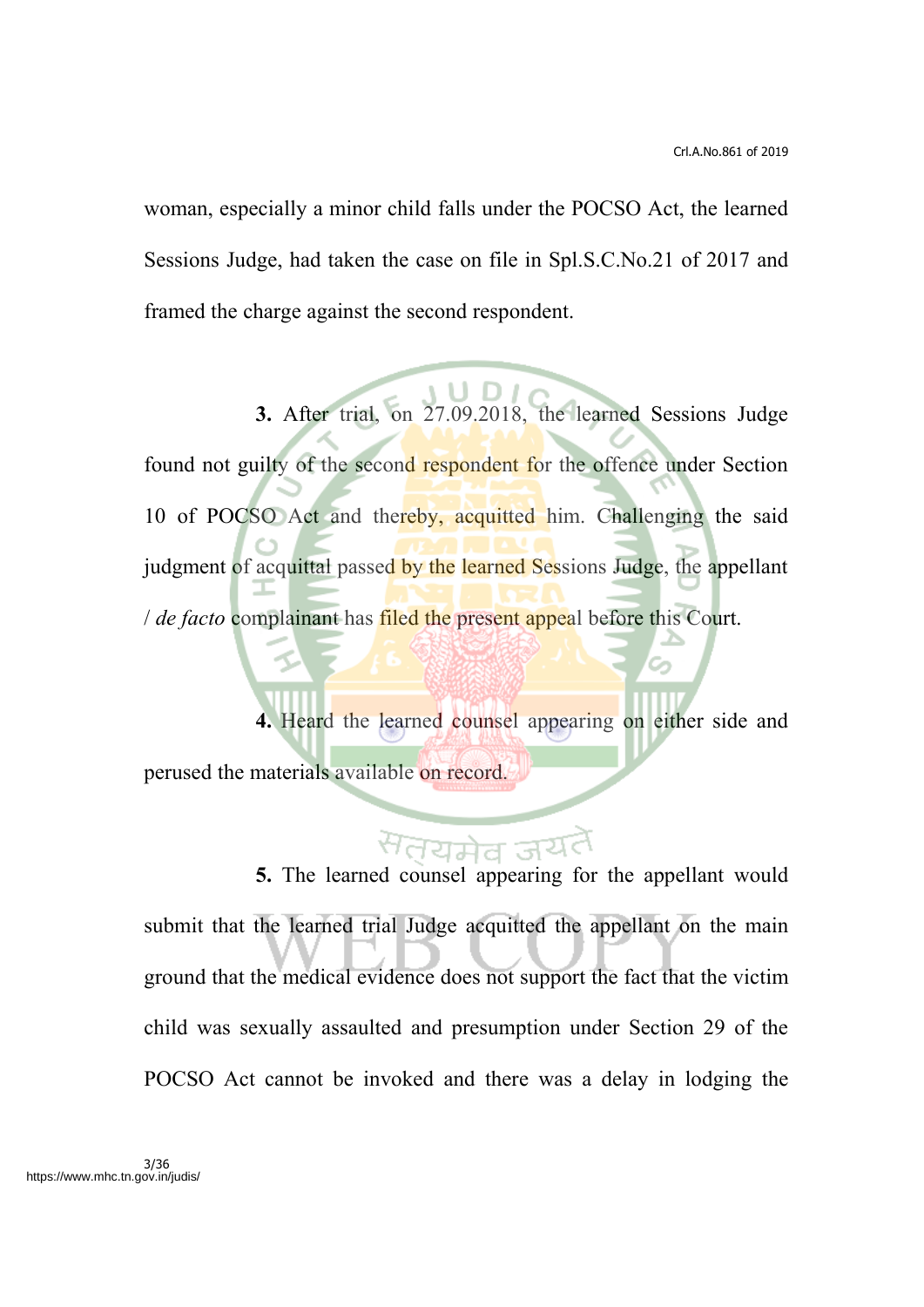complaint and there is no sufficient explanation for the said delay or not satisfactorily explained. The evidence of PW.1 / mother of the victim child, is not trustworthy and therefore, the trial Court found that the prosecution failed to substantiate the case of the prosecution and prove the charge framed against the second respondent. The finding of the trial Court is completely erroneous and that, in cases of aggravated sexual assault on a child, the support of medical evidence is not always a necessity.

**6.** A plain reading of Section 7 of POCSO Act, would reveal that touching of the vagina, penis, anus or breast of the child with sexual intent would amount to a sexual assault. In such incidents, in most cases, there would be no medical evidence proving a sexual assault and therefore, medical evidence would not always reveal a sexual assault.

**7.** Further, the learned counsel submitted that the Hon'ble Supreme Court repeatedly held that the medical evidence is not always a necessity to prove cases of sexual assault. The absence of visible injuries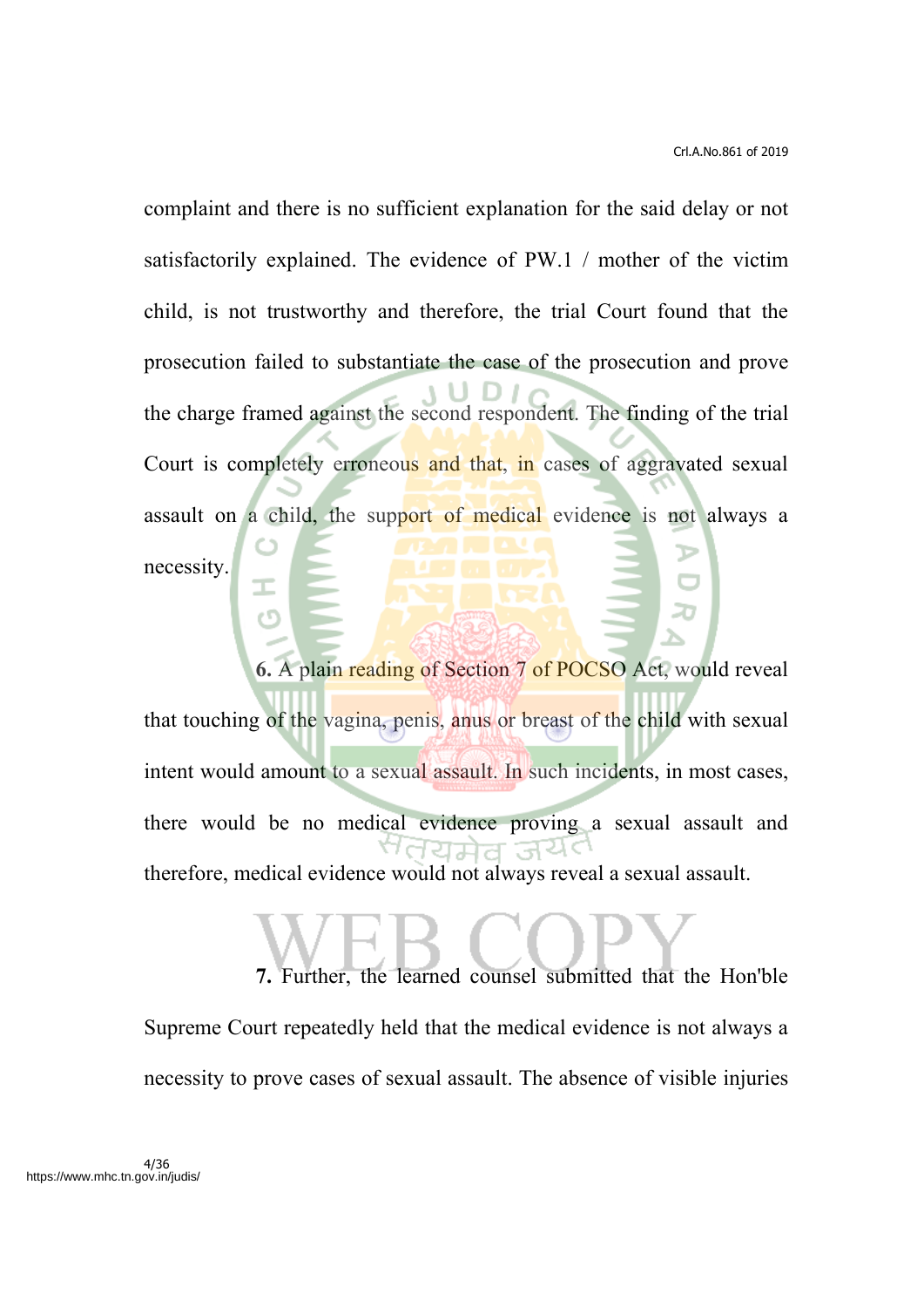or marks would not mean that the victim child was not subjected to sexual assault committed by the accused. Medical evidence is only for the purpose of corroboration, where required, and medical report by itself has to be weighed on the surrounding facts and circumstances. He has relied on the judgment of the Hon'ble Supreme Court in the case of *STATE OF RAJASTHAN vs. N.K.* reported in *MANU/SC/0218/2000*. Further, he relied on the judgment of the Hon'ble Supreme Court in the case of *MADAN GOPAL KAKKAD vs. NAVAL DUBEY* reported in *(1992) 3 SCC 204*. Therefore, the learned trial Judge has failed to consider the said decisions of the Hon'ble Supreme Court and erroneously held that the medical evidence was not supported the case of the prosecution.

**8.** Further, he would submit that in the instant case, the aggravated sexual assault took place on 17.09.2017 and the medical report of P.W.10 was issued on 21.09.2017. The medical examination was conducted after 5 days from the date of occurrence and hence the medical evidence would have vanished during the intervening period.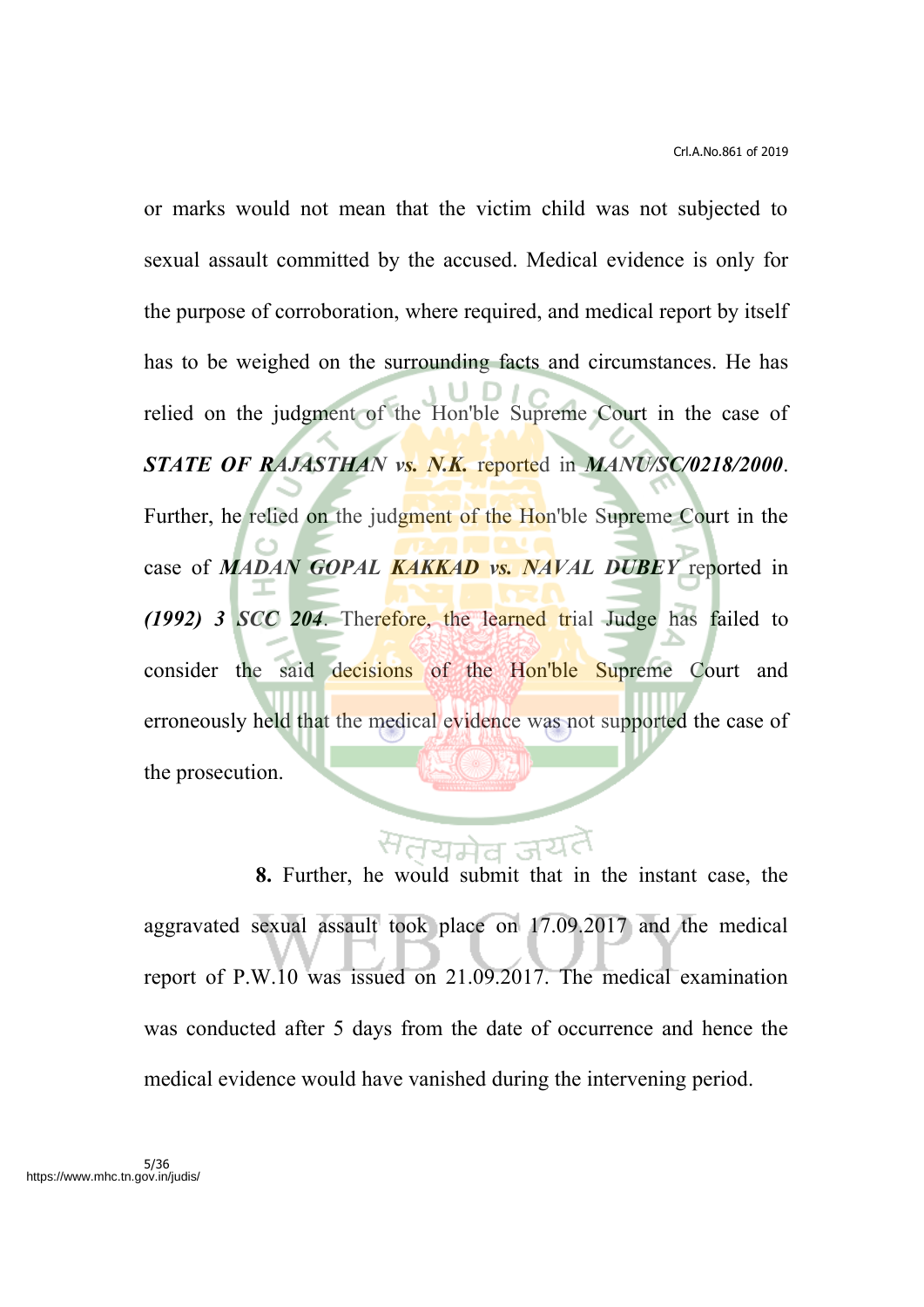**9.** As per the provisions of Section 29 of the POCSO Act, once a person is prosecuted for the offences under Sections 3, 5 7 and 9 of the POCSO Act, there is a statutory presumption that the accused has committed the offence. Therefore, the accused has not rebutted the presumption under Section 29 of the POCSO Act.

**10.** The learned trial Judge has failed to appreciate the evidence of the prosecution and wrongly applied the provisions of law and erroneously acquitted the second respondent stating that the prosecution has failed to prove its case. Though the victim girl was produced before the learned Magistrate for recording evidence under Section 164 Cr.P.C., at the time of occurrence, the victim girl was only  $2^{3}/_{4}$  years and one cannot expect such an infant to speak about the occurrence even she did not understand, what is good touch and bad touch and the intention of the culprit is to be seen in this type of offence. Therefore, the trial Judge has failed to understand the scope and object of the POCSO Act.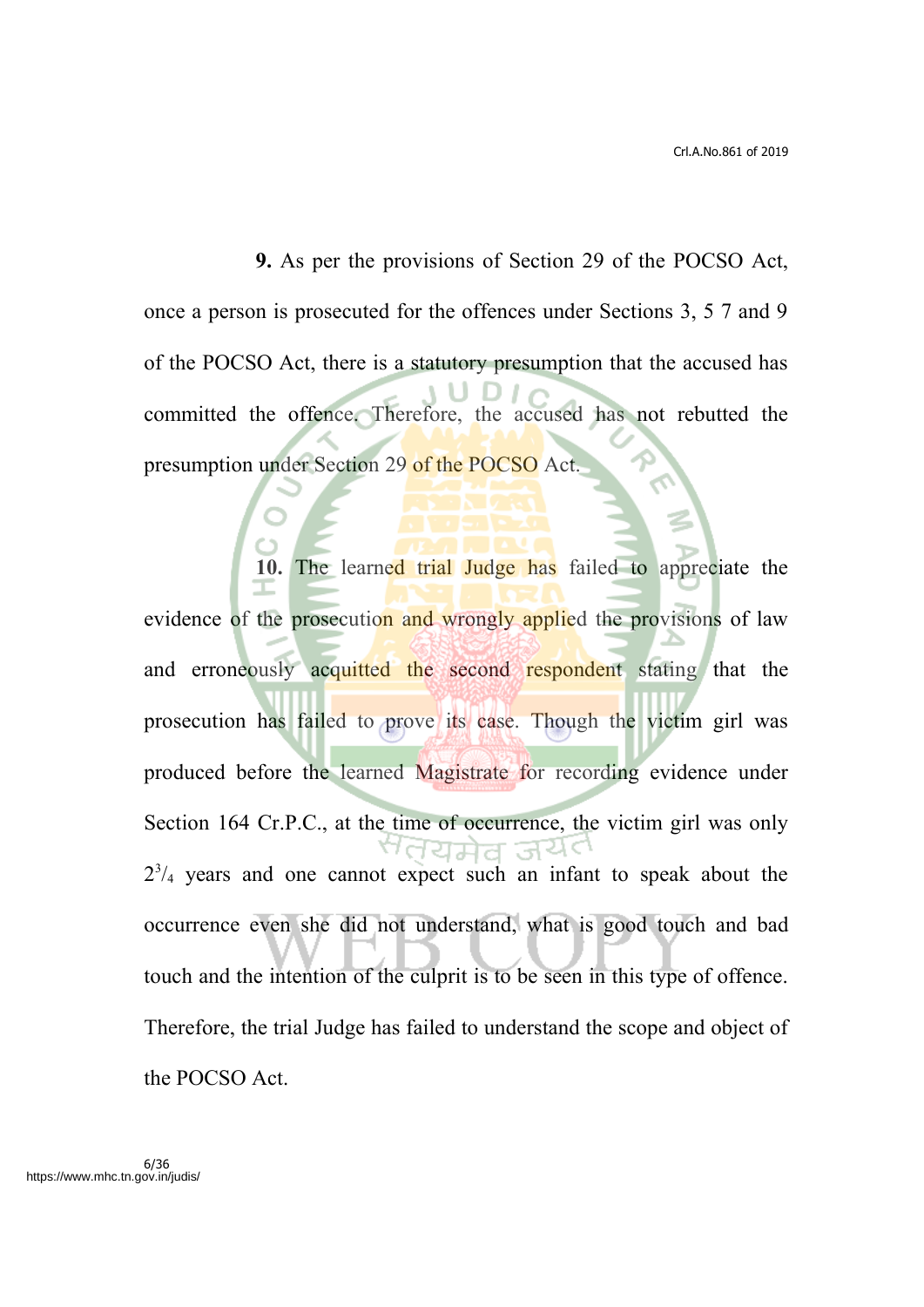**11.** Further, the learned trial Judge has given much importance to the delay in lodging the FIR. Though the alleged occurrence took place on 17.09.2017, the FIR was filed on 19.09.2017 and therefore, there was a delay in filing the FIR and there is no proper explanation for the delay in filing the FIR. The learned trial Judge has failed to consider the decisions of the Hon'ble Supreme Court in various cases, recognised that in cases of sexual offence, there could be a delay in filing the FIR, due to various reasons and such delay by itself cannot be a ground to throw the case of the prosecution. He has placed reliance on the decision of the Hon'ble Supreme Court in the case of *STATE OF RAJASTHAN* stated *supra* and therefore, the trial Judge has failed to appreciate the oral and documentary evidence and acquitted the second respondent, which warrants interference of this Court. सतयमेव जयत

**12.** As far as appreciation of the evidence is concerned, the trial Court held that the evidence of P.W.1 cannot be relied on for the fact that the second respondent / accused had brought the child holding her hand, as there was no corroboration of the fact and failed to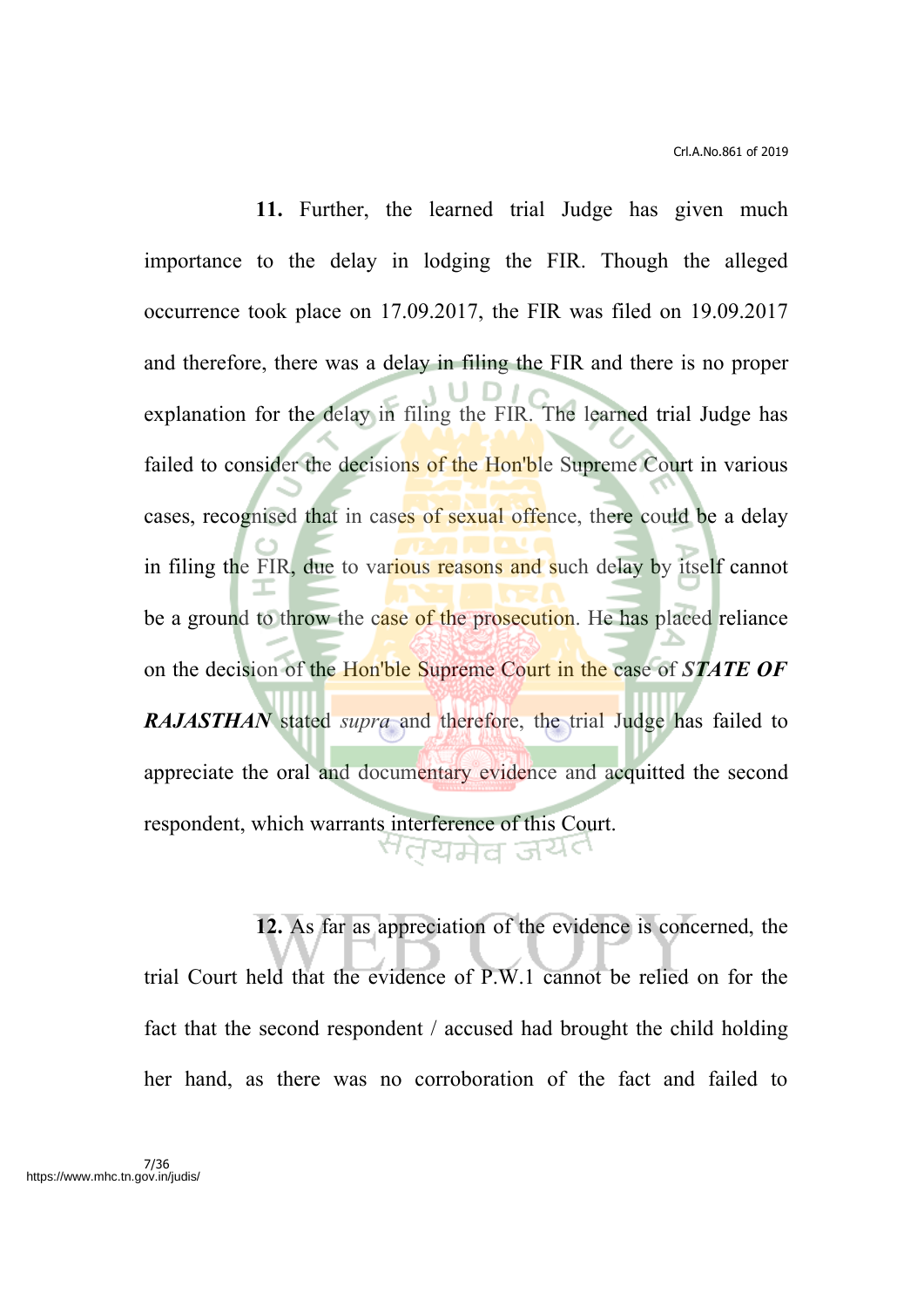appreciate that the corroboration is not always required if there are circumstances to dispense with such requirement.

**13.** P.W.1 and P.W.6 have categorically stated in their evidence that they have removed the inner garment of the victim child and found that semen-like white colour liquid present on the victim child's vaginal region. But the trial Court has misinterpreted a typographical error and attributed a wrong meaning i.e. it took the tamil meaning of "semman". Further, the trial Court has failed to note that the victim child was then admitted to the Hospital due to aggravated pain in her private part and fever. There could be no other explanation to this but for the indisputable fact that the accused sexually assaulted the victim child. सत्यमेव जयते

# **14.** The learned counsel further would submit that the cases like this, it is not necessary that there should be independent confirmation of every material circumstance in the sense that

independent evidence in the case, apart from the testimony of the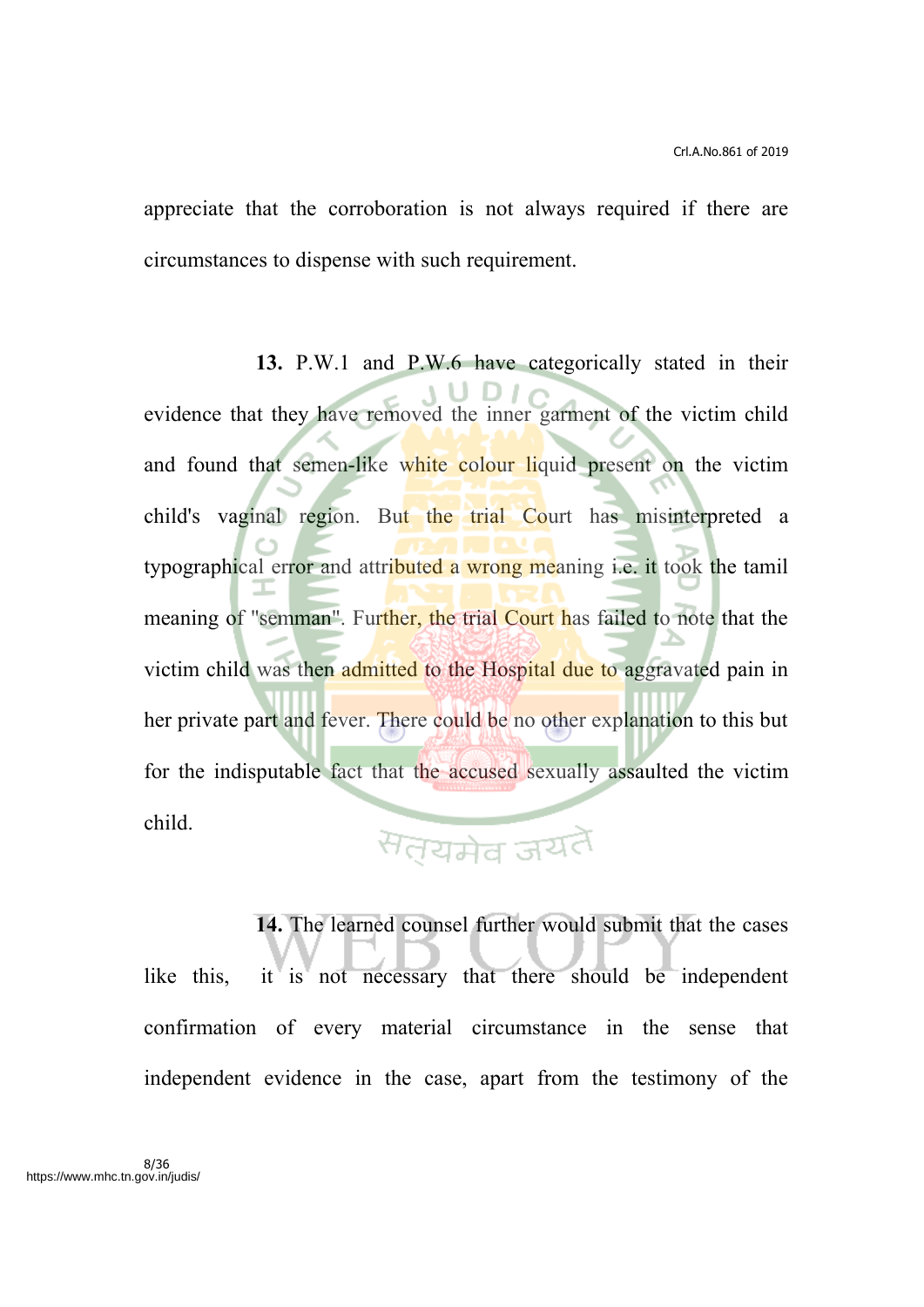complainant or the accomplice, should itself be sufficient to sustain conviction.

**15.** Further, in the instant case, the appellant rightly after the incident called her husband / P.W.2 and informed him and also informed her mother through P.W.7. P.W.7 has testified in her cross-examination that she heard the appellant's mother cried loudly, when the appellant called her on 17.09.2017 and P.W.7 also visited the victim child in the Hospital. In these circumstances, there is sufficient circumstantial evidence to corroborate the fact that there was sexual assault on the victim child and that the victim child was subsequently admitted to Hospital due to prolonged fever and trauma.

16. Per contra, the second respondent / accused led no <u>dans ਵਿੱਚ</u> evidence whatsoever to rebut the presumption under Section 29 of the POCSO Act and in considering the totality of the facts and circumstances, there is sufficient evidence beyond reasonable doubt to convict the accused. The impugned judgment has however error by failing to consider the above evidences and nor properly appreciated the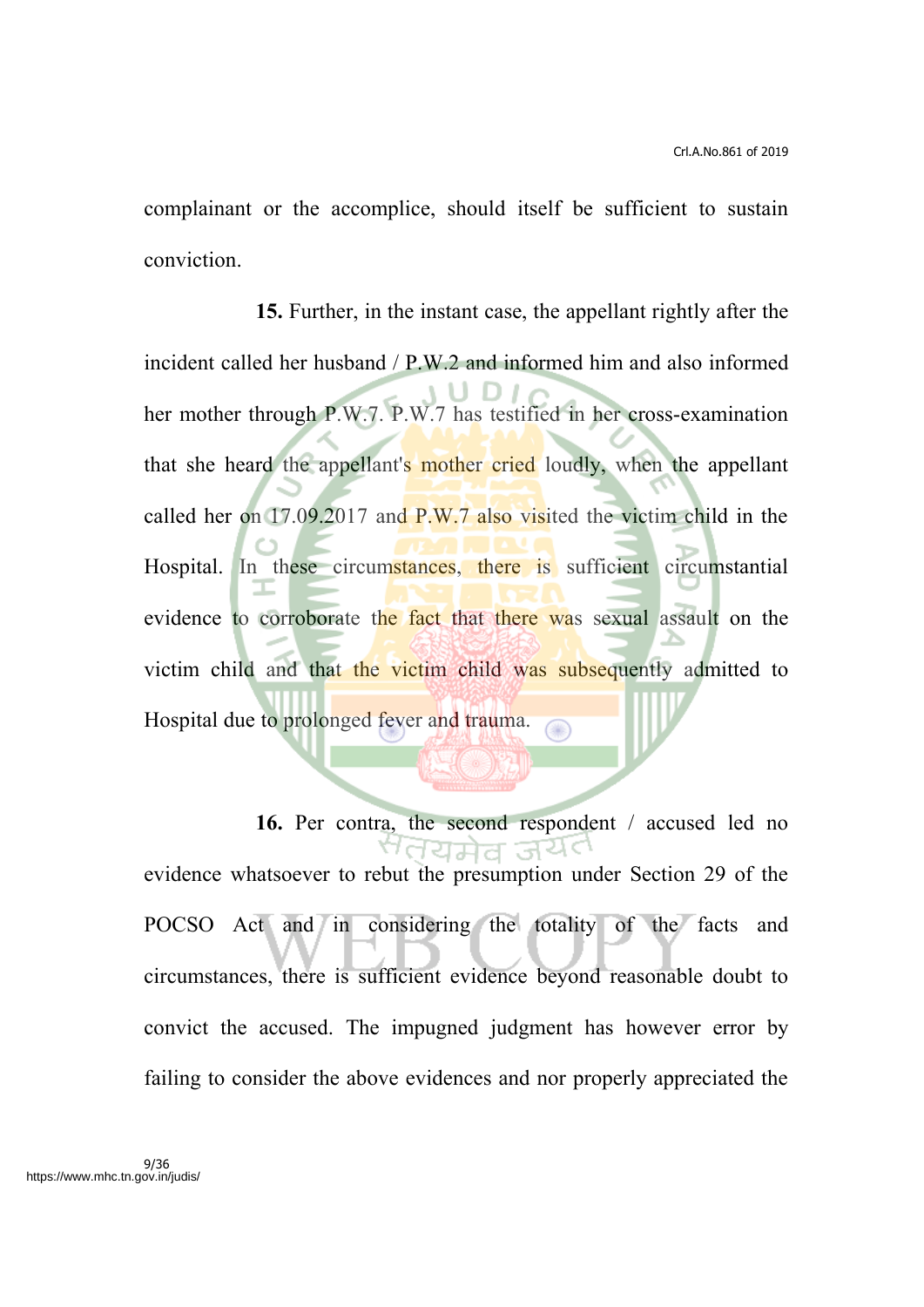witness statements in a mechanical manner to acquit the accused.

**17.** Further, he would submit that the learned trial Judge has failed to appreciate the fact that the victim child was an infant, aged about  $2^{3}/_{4}$  years at the time of occurrence and incapable to speak. Otherwise, perpetrators like the accused would always go scot-free by claiming that the statement of the victim, is absent. Therefore, the judgment of the trial Court is liable to be set aside and the appeal may be allowed.

**18.** The learned counsel appearing for the second respondent / accused would submit that the learned trial Judge has rightly and carefully analysed the evidence of prosecution witnesses, namely, P.W.1 ਹਿਸ਼ੇਰ ਤਪੇ to P.W.10 and P.W.14 and heard the arguments of both sides and acquitted the second respondent / accused for the offence under Section 10 of the POCSO Act.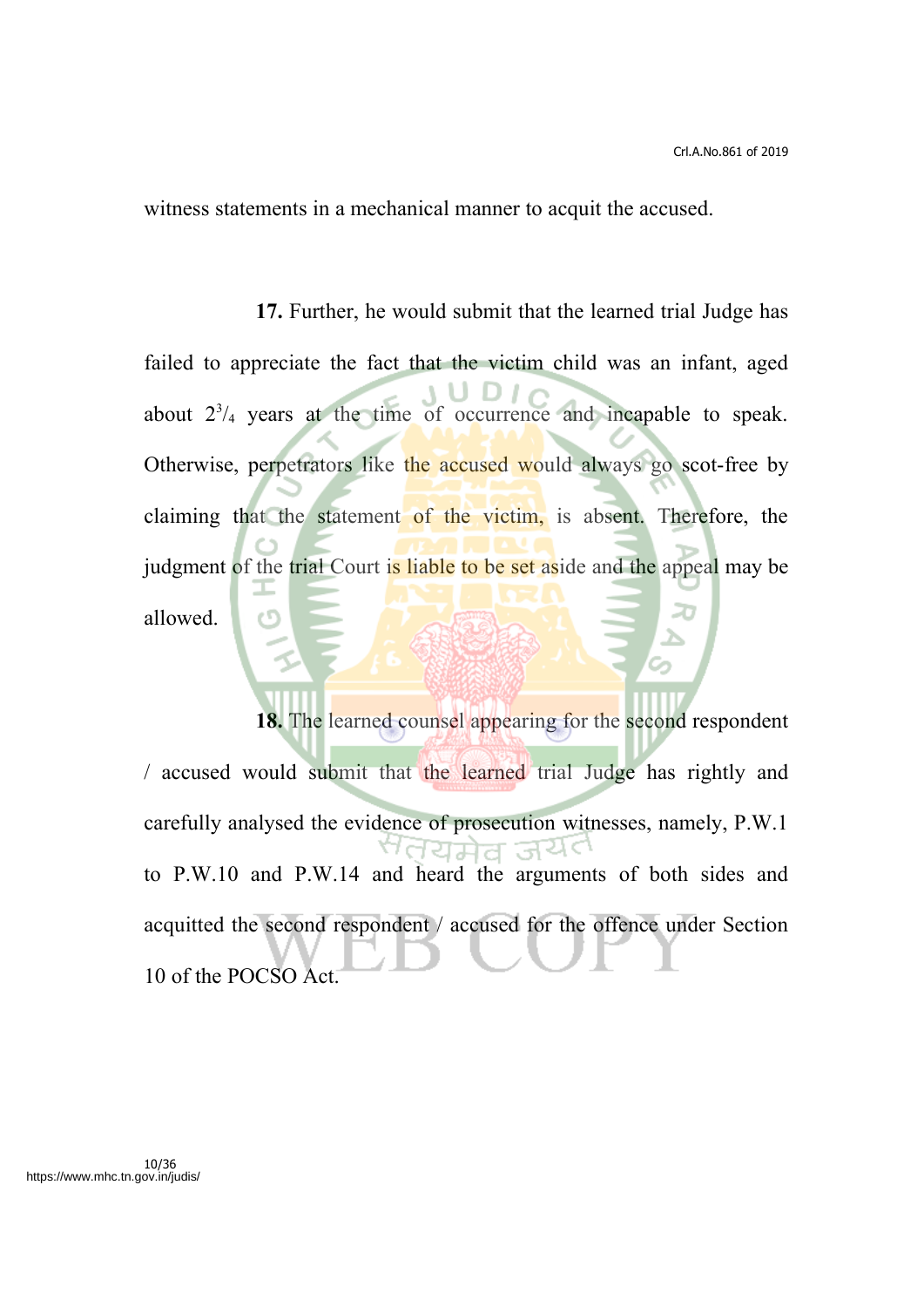**19.** The evidence of P.W.1 reveals that she had 2 daughters and 1 son. First daughter was aged about 4 years and another daughter, the victim child was about  $2^{3}/_{4}$  years. When she was going to a tiffin shop to buy idlies with her children, they were crying, at that time, the accused was sitting in his courtyard and noticed the victim child was weeping and asked P.W.1 to leave the children in his custody. After she returned, she did not find the victim child. She searched and called by using her pet name "Chinnakutty, Chinnakutty". The accused was bringing the child by holding her hand, P.W.1, did not ask the accused about other children. There was no members in her house also. P.W.1 did not speak about other children and there is no evidence about the whereabouts of other 2 children.

**20.** As per the evidence of P.W.1, there was inimical terms between the accused and her husband / P.W.2, who did not speak with the accused. P.W.2 had motive in respect of Kubeta, which was parking by the accused in front of his house, P.W.2 objected to park the vehicle. Other family members of P.W.2 did not speak with the family members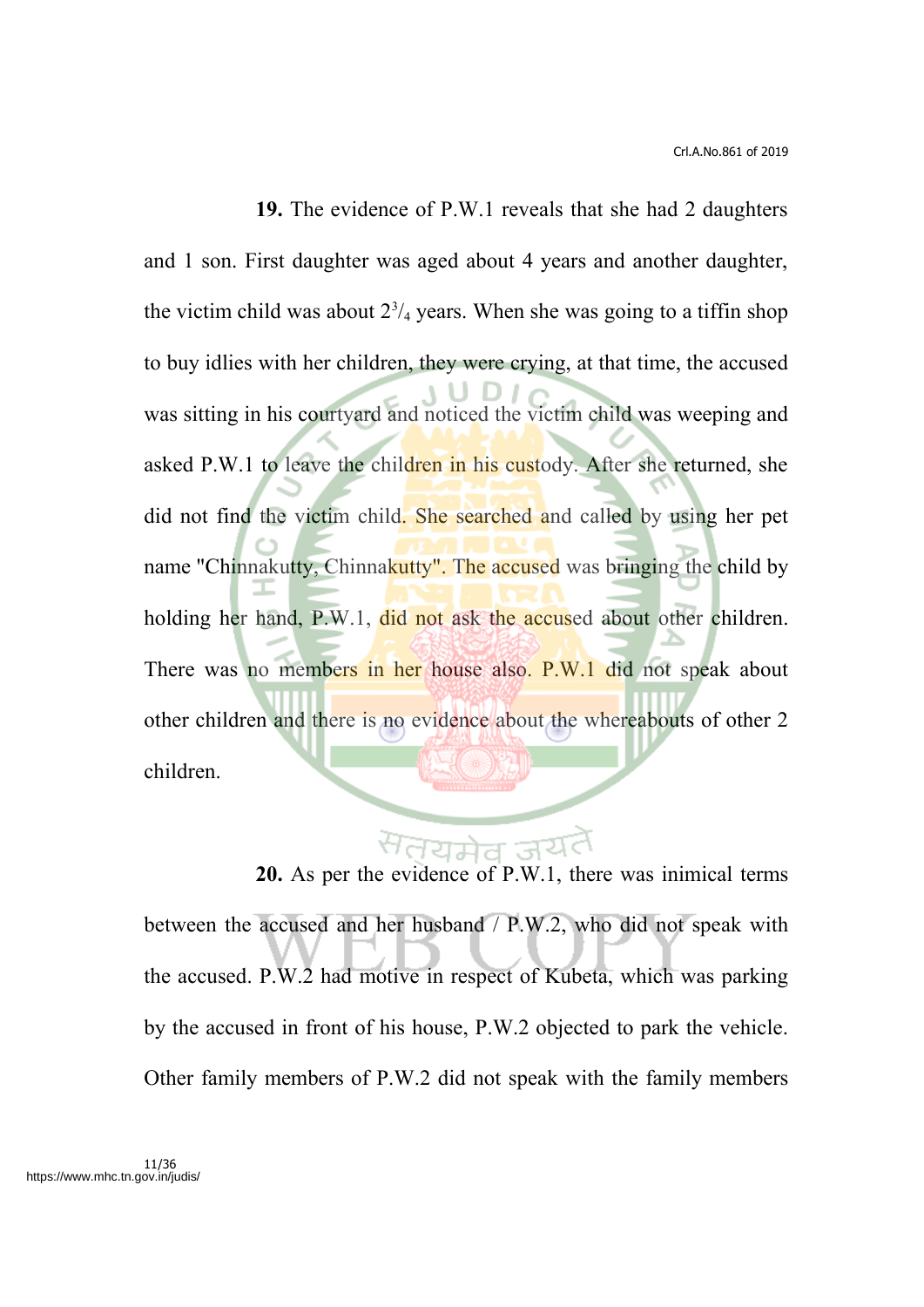of the accused, except P.W.1. Further, the accused has given life to P.W.1 to go to her parent's house, P.W.2 suspected with this aspect. In these circumstances, how P.W.1 left the children in his custody and how the accused also asked her to leave the children in his custody. Except P.W.1, no witness says that they have seen the victim child, was in the custody of the accused. The owner of the idly shop was not examined as to whether P.W.1 came to his shop to buy idlies on that day. The prosecution has failed to prove that the victim child, was in the custody of the accused on that day.

**21.** P.W.1 has further stated in Ex.P.1 that after seeing P.W.1, the victim child was coming with weeping and showing her private part and told that Prakash uncle kissed in her private part and IΠ asked P.W.1 to remove the inner garment, due to pain. After removing the inner garment, P.W.1 noticed the liquid, which was reddish in colour. It is contrary to P.W.1's evidence that, she has stated that she noticed the liquid, which was white in colour. After the incident, the victim child got fever, which was also not stated in her evidence.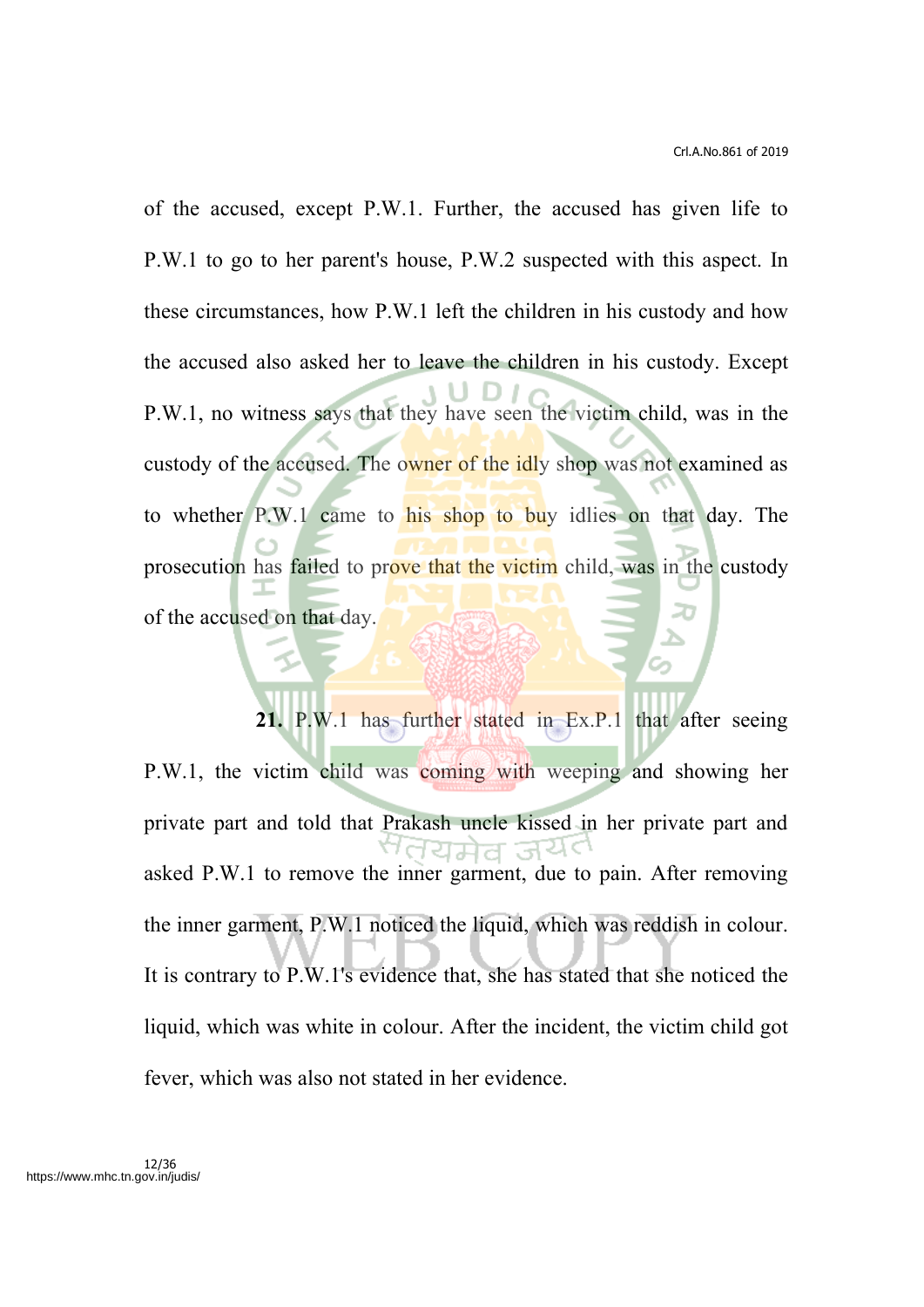**22.** P.W.14 / the Investigating Officer has stated that P.W.1 did not say during investigation that she saw the liquid, which was reddish in colour. Further, she says P.W.1 did not produce the inner garment of the victim child, which was wearing on that day. P.W.1 has further stated that she informed this incident to her husband / P.W.2 over phone. P.W.2 called P.W.4 and asked her to see his daughter. P.W.4 came to her house and the victim child told her about the incident, it is not stated so by P.W.1 in her evidence. Further, there were contradictions between the evidence of P.W.1, P.W.2 and P.W.4.

**23.** The evidence of P.W.4, did not support the case of the prosecution and she says that she was not examined by the Police. She ਾਰਧਸ਼ਰ ਤੇਖ did not know anything about the case. Though P.W.1 stated in her evidence that she has gone to the house of Rajathi and told the incident, but she did not say the same in Ex.P.1. The said Rajathi was also not examined by the prosecution. The said Rajathi and P.W.1 are neighbours and independent witnesses, were available on that day, but the

 $\bigcirc$ 

 $\bigcirc$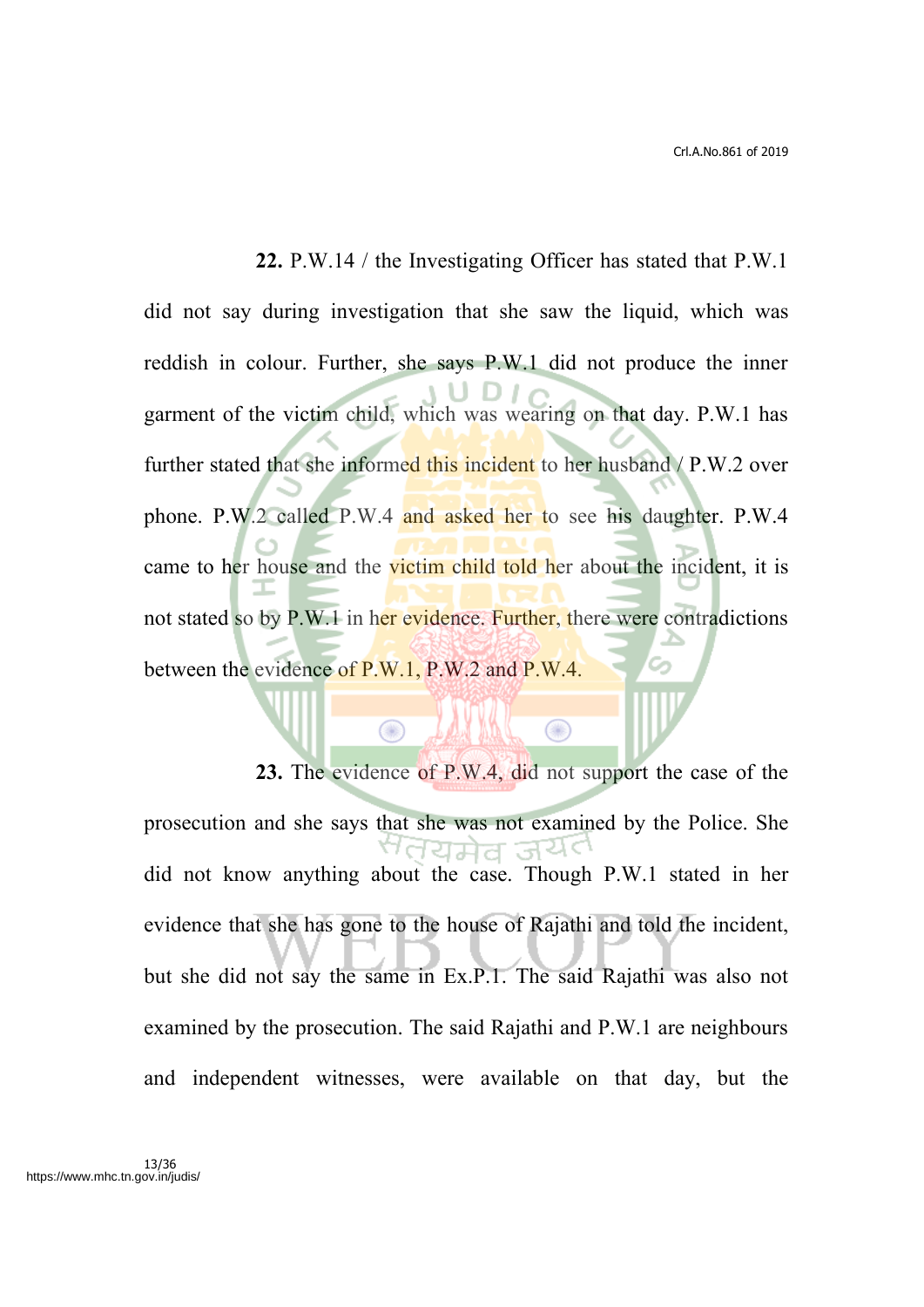prosecution has not examined the said Rajathi, which is fatal to the case of the prosecution.

**24.** Further, P.W.1 stated in her evidence that she informed the incident to the family members of her parents on 18.09.2017 and they came to her house and took them to their village, but P.W.1 did not say so in Ex.P.1. P.W.3, the elder sister of P.W.1 did not say in her evidence that she and her mother went to  $P.W.1's$  house on  $18.09.2017$  and took them to their house, it is contrary to the evidence of P.W.1.

**25.** Therefore, the material contradictions and the prosecution has failed to substantiate its case, the medical evidence also not supported the case of the prosecution and there are delay in filing the ਸ਼ਸ਼ੇਰ ਰਿਪੇ< complaint and the trial Court has rightly considered the oral and documentary evidence, acquitted the second respondent / accused and hence, there is no merit in the appeal and the appeal is liable to be dismissed.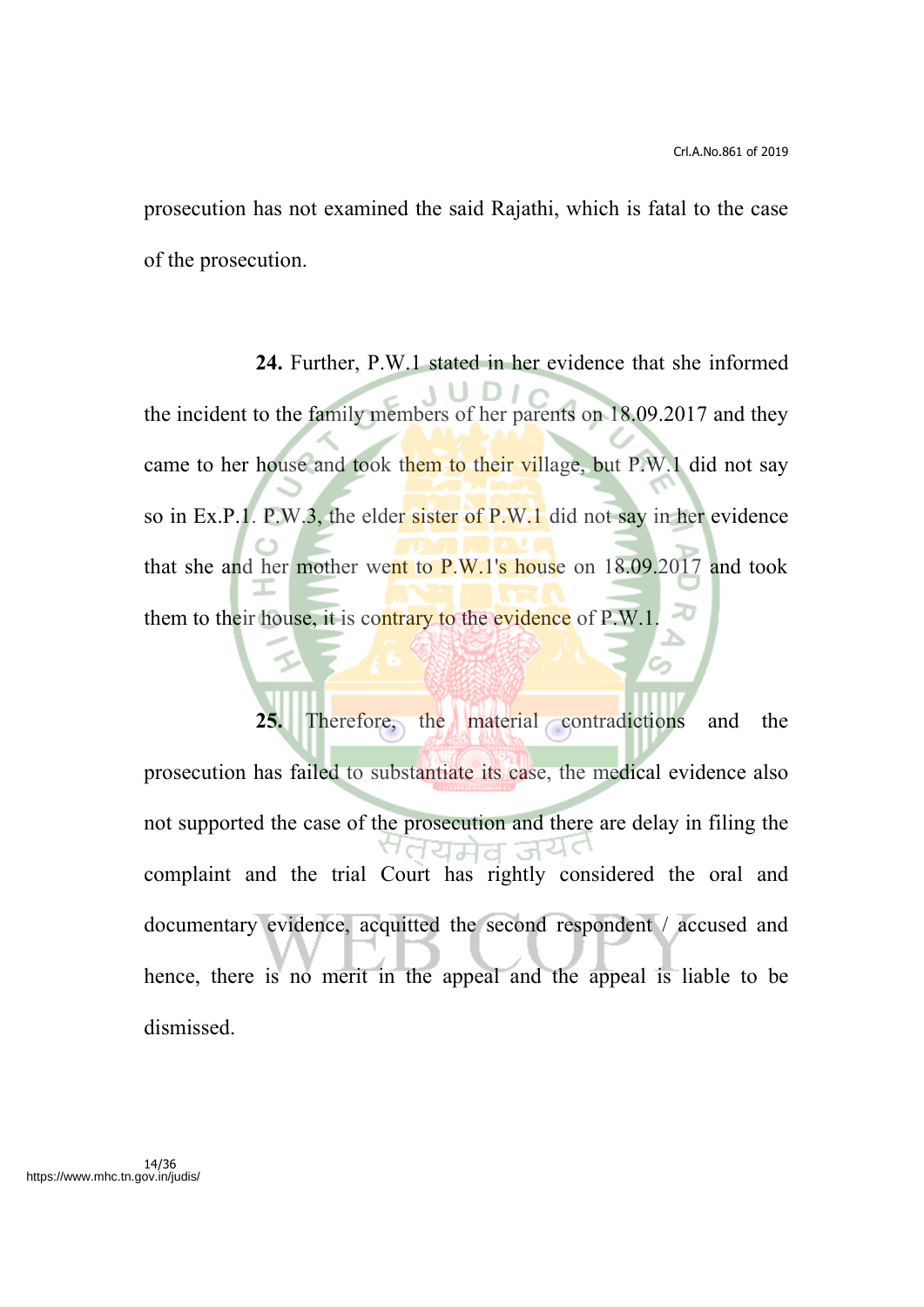**26.** The learned Government Advocate (Crl. Side) appearing for the first respondent / State would submit that at the time of occurrence, the age of the victim child was only 2 years and 9 months. P.W.1 is the mother of the victim girl. At the time of occurrence, P.W.1 took the victim child along with her to buy idlies and at that time, the second respondent / accused was sitting in his courtyard and P.W.1 left the victim child for buying idlies. When she returned back, she did not find the victim child, the place where she left her and she called the victim child by calling her nick name as "Chinnakutty" and at that time, the second respondent / accused took the victim child by holding her hand and she took the victim child to the house and the victim child made a complaint that she was having pain and was suffering from fever ਹਿਸ਼ੇਰ ਤੇਖੋ and enquired the victim child, she told her that the second respondent kissed on her private part and P.W.1 removed the inner garment of the victim child and found that there was white colour fluid like semen present on the victim child's vaginal region.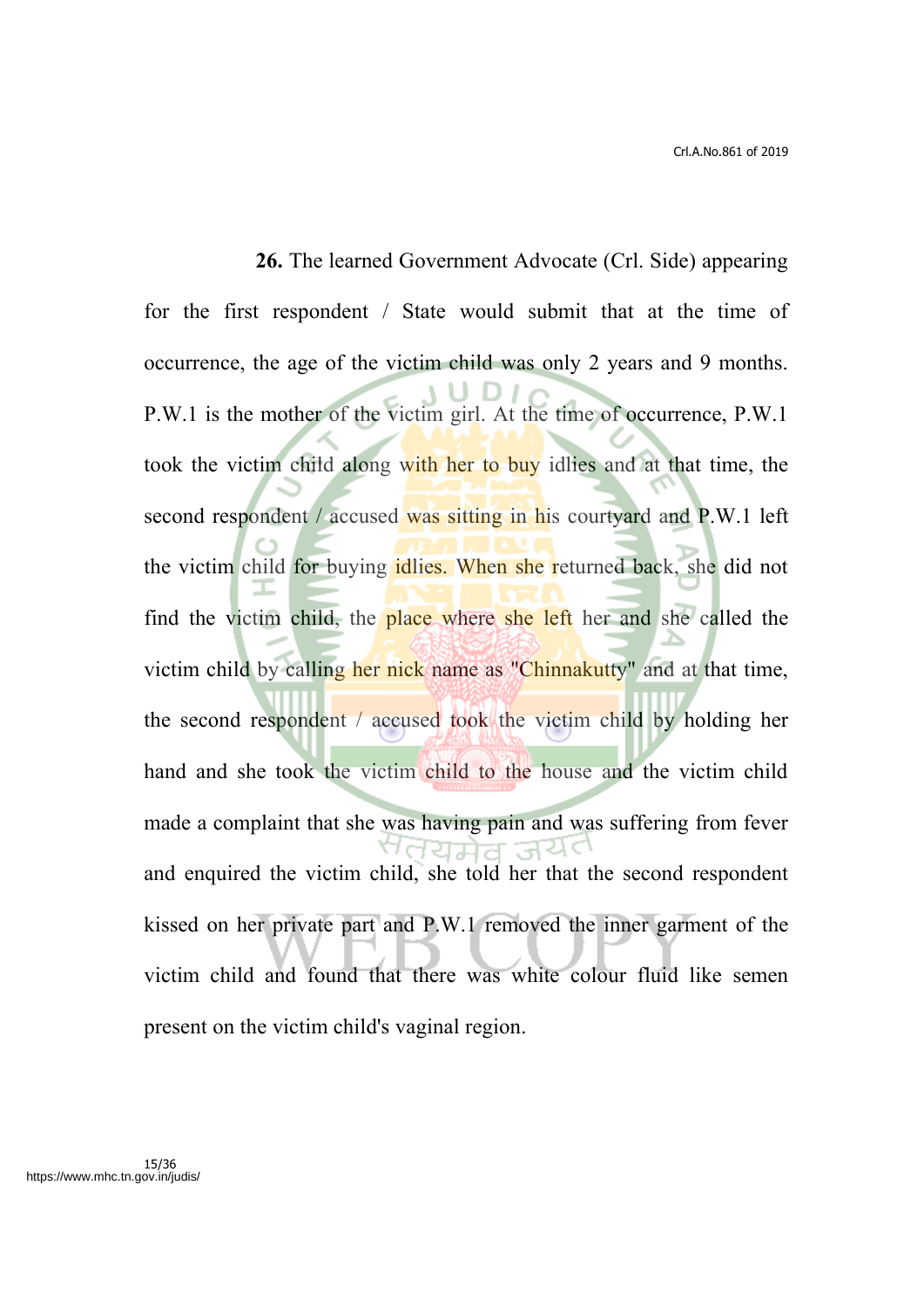**27.** While recording evidence before the trial Court, the word "semen" in English was typed as "semman" in Tamil. Taking advantage of that mistake committed by the typist, during trial, the defence has taken the main defence that P.W.1 has stated in her evidence that she found "semman colour" which means red soil colour, but, P.W.1 says before the trial Court as white colour fluid, the word "semen" has misinterpreted as "semman" and they typed as "semman". Therefore, mere technicalities should not be allowed to stand in the way of administration of justice. Œ

**28.** The case of the prosecution is that on 17.09.2017 at <sup>a</sup>dयमेव जयं about 9.00am., P.W.1 / mother of the victim child, when she was going to a tiffin shop to buy idlies along with her children, the victim child, who was aged about 2 years 9 months, was weeping, at that time, the second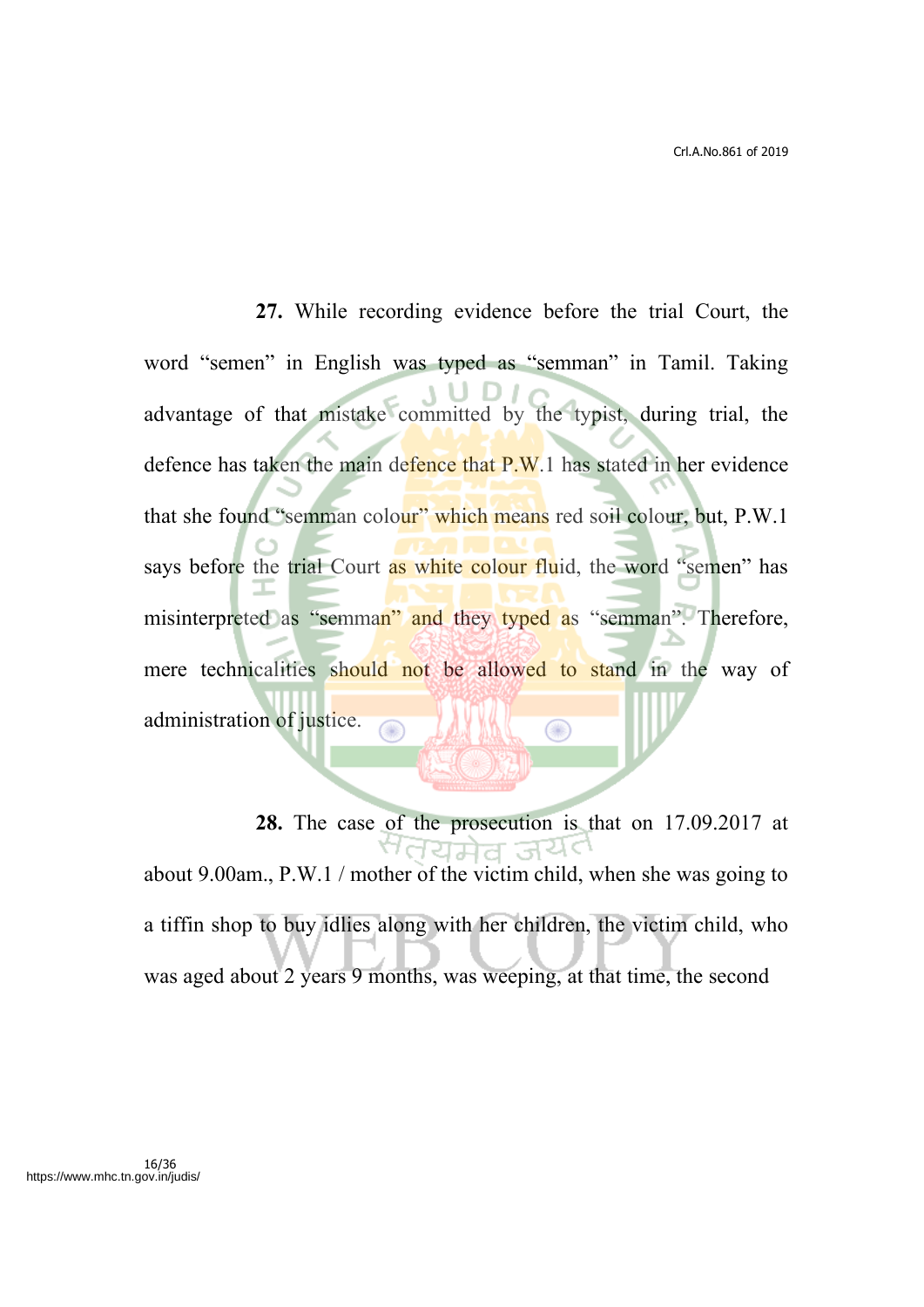Crl.A.No.861 of 2019

 respondent was sitting in his courtyard and on seeing the victim child, he asked P.W.1 to leave the victim child with him and he will take care of her. Accordingly, P.W.1 also left the victim child with the accused and went to tiffin shop. When she returned home, after half an hour, the victim child did not return to home and therefore, she searched her whereabouts by calling her nick name as "Chinnakutty". When she loudly called her, the second respondent bringing the victim child by holding her hand. After that, since the victim child refused to take food, was weeping, told her mother that she was having pain in her private part and asked P.W.1 to remove her inner garment. P.W.1 removed the inner garment of the victim child and noticed white colour liquid like semen was present on her private part. At that time, her husband / P.W.2 was out of outstation and she informed him over phone and he told P.W.1 to report the same to neighbours and she also informed to P.W.4 and P.W.7 and P.W.2 told P.W.1 not to quarrel with the accused.

**29.** Thereafter, on the next day, P.W.1 left for grazing the goats along with the victim child and she reported her mother that she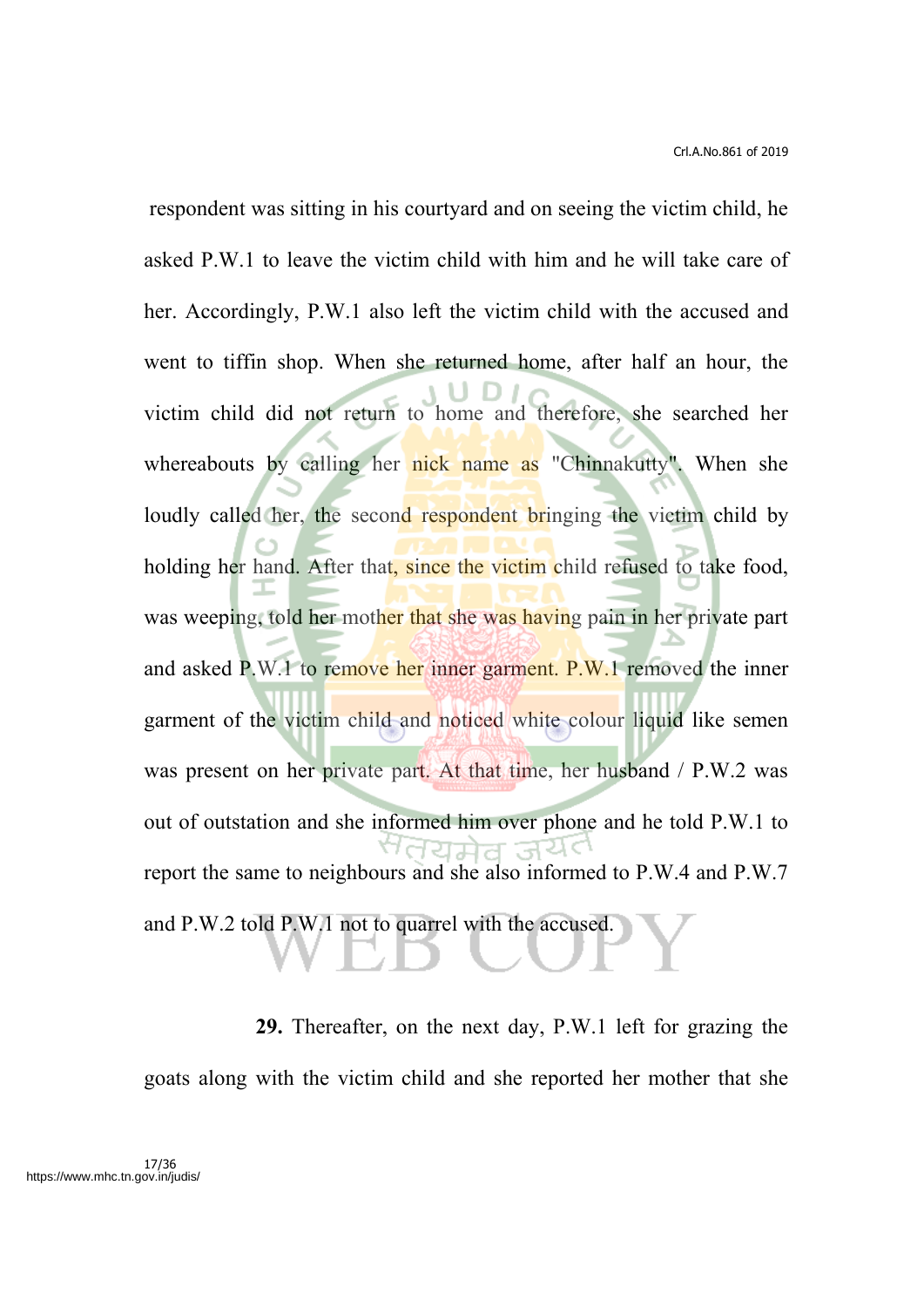was having pain on her body and P.W.1 reported to her mother, family members of her mother and thereafter, she went to her mother's house along with the victim child. Subsequently, the victim child was taken to Hospital and was getting treatment and the same was informed to the Police and the Police went to the Hospital where she was getting treatment and recorded the statement of P.W.1, since the victim child was only 2<sup>3</sup>/<sub>4</sub> years old, she could not speak, the respondent Police registered the case and investigated the matter.

**30.** After completing the investigation, the respondent Police registered the case for the offence punishable under Section 10 of POCSO Act. Since the offence against a minor child, charge sheet was filed before the Special Court. The learned Sessions Judge [Fast Track Mahila Court], Thiruvarur, taking charge sheet on file and after completing the formalities, framed the charge against the appellant for the offence punishable under Section 10 of POCSO Act.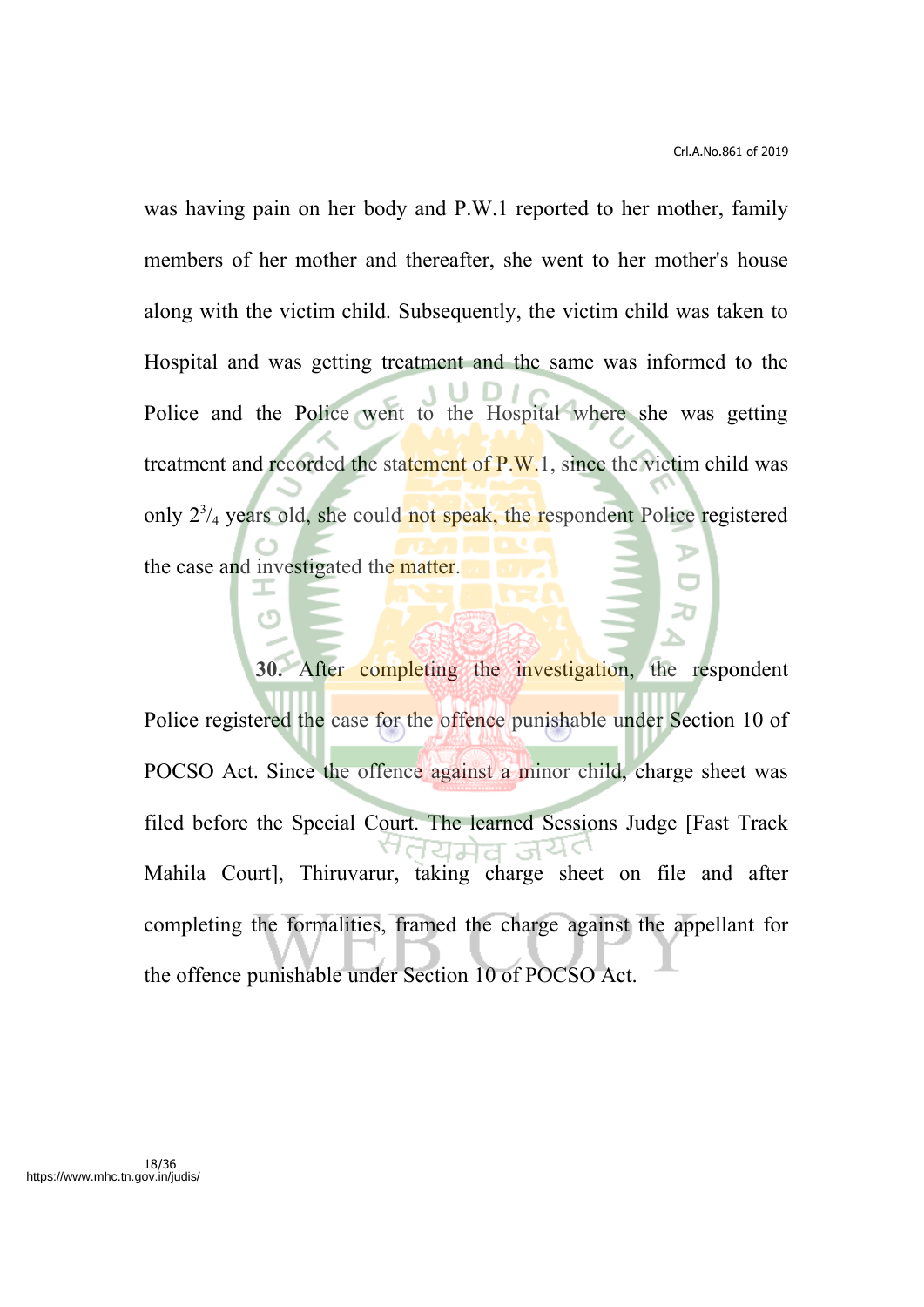**31.** During trial, in order to prove the case of the prosecution, on the side of the prosecution, as many as 14 witnesses were examined as P.W.1 to P.W.14 and 9 documents were exhibited as Exs.P.1 to 9 and no material object was marked.

**32.** After completing the evidence of the prosecution witnesses, when incriminating circumstances culled out from the evidence of prosecution witnesses were put before the appellant / accused by questioning under Section 313 of Cr.P.C, he denied the same as false and pleaded not guilty. On the side of the defence, no oral and documentary evidence was let in.

# **33.** The learned Sessions Judge, on completion of the trial and after hearing the arguments advanced on either side, found that the prosecution has failed to prove the case beyond reasonable doubt and therefore, acquitted the second respondent / accused. Challenging the same, the mother of the victim child / *de facto* complainant has filed the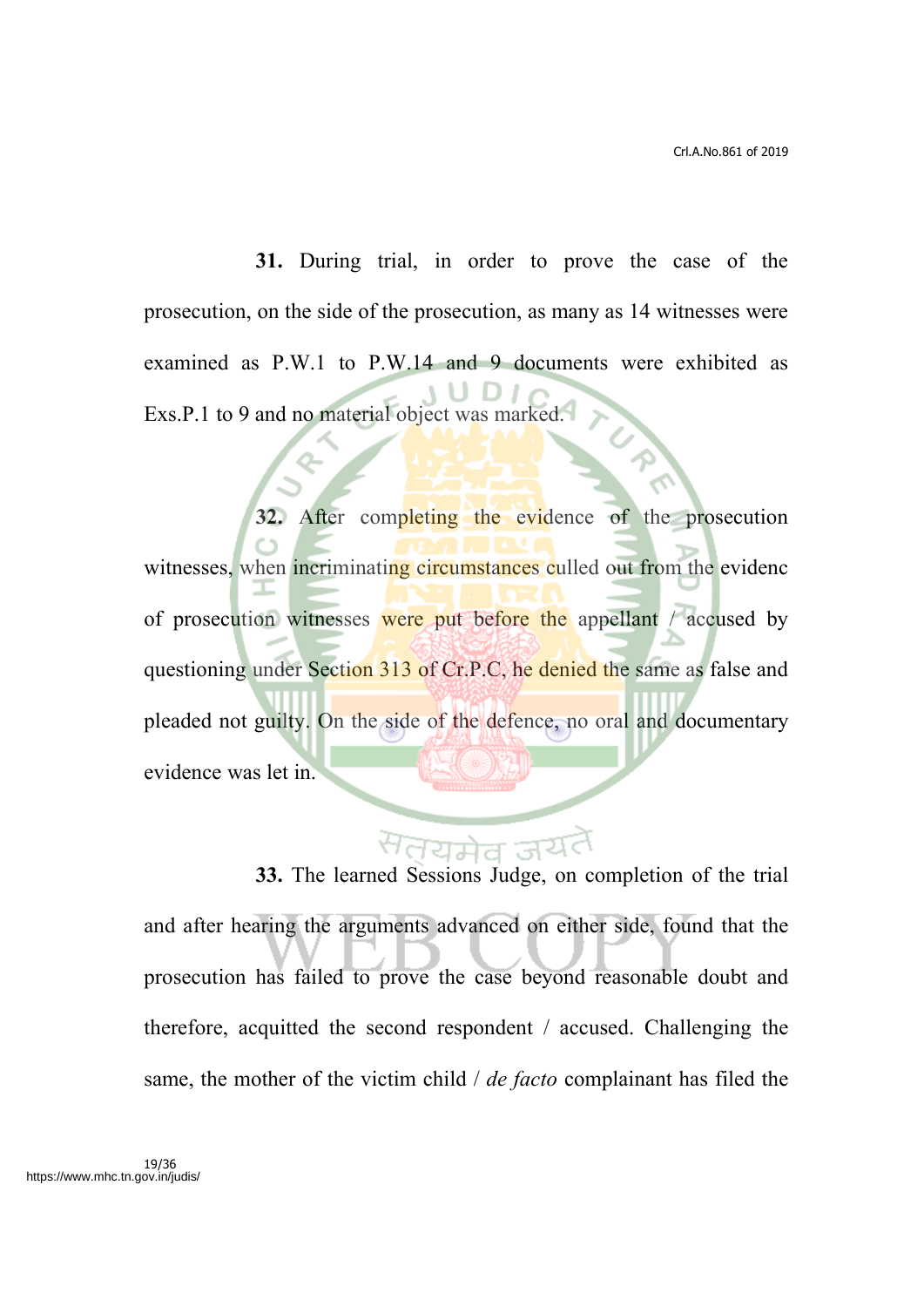present Appeal before this Court.

**34.** Since this Court, being an appellate Court is a final Court of fact finding in this case and it has to independently re-appreciate the entire evidence and give independent finding, accordingly, this Court also thoroughly gone into the entire materials and re-appreciated the entire evidence and has given this finding.

**35.** Out of the 14 witnesses examined, on the side of the prosecution, the mother of the victim child was examined as P.W.1 and the father of the victim child was examined as P.W.2. Since the victim girl was only 2 years 9 months, one cannot expect the infant to speak about the occurrence even she did not understand what is happening and therefore, the victim child was not examined. In this case, the mother of the victim child was examined as P.W.1, she narrated the incident and she is not an eye-witness for the occurrence, she is circumstantial witness and she clearly spoken that on the date of occurrence, when she took the victim child to a tiffin shop to get idlies, at that time, since the victim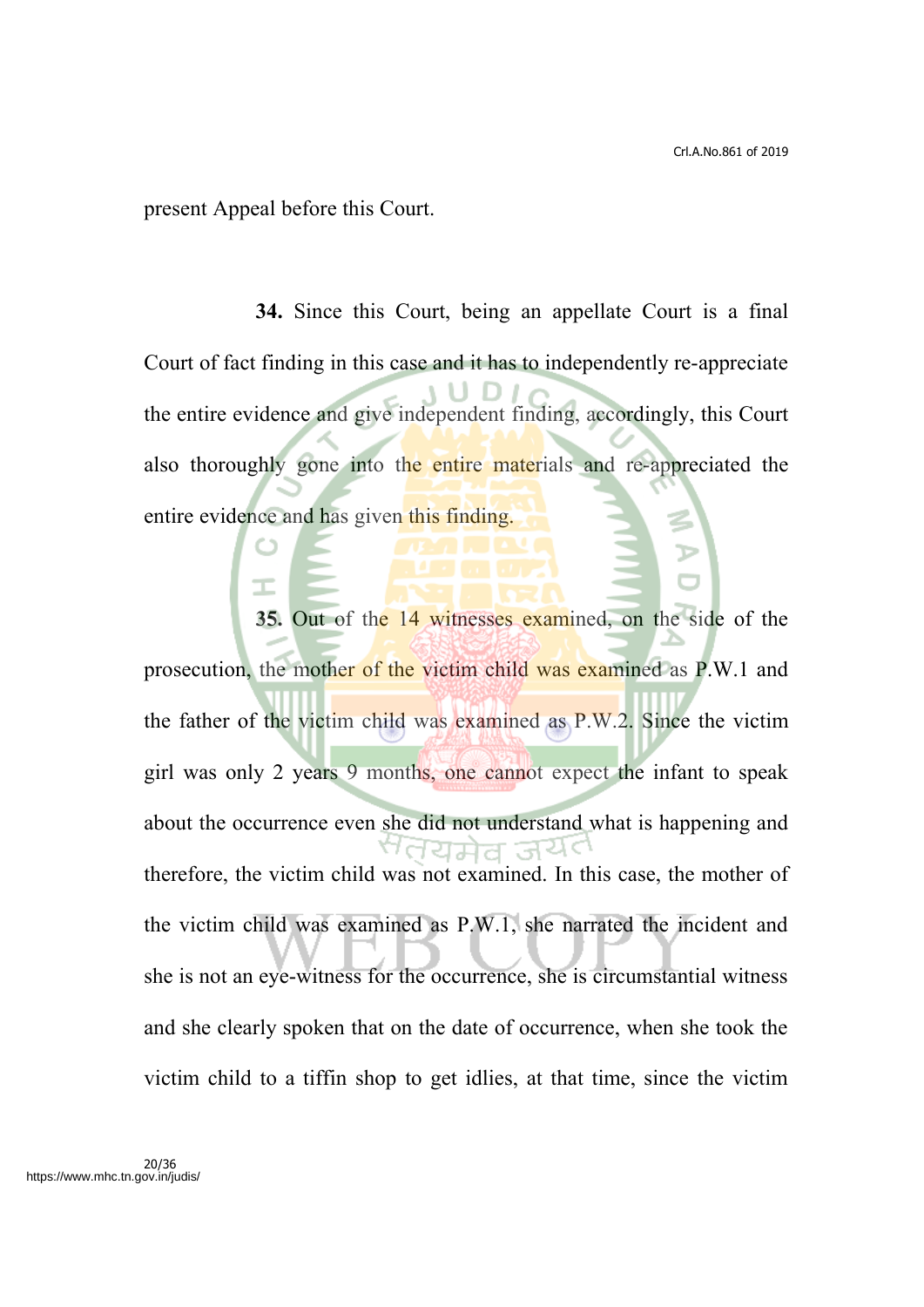child was weeping, the second respondent / accused was sitting in his courtyard, which was on the way to the tiffin shop and he voluntarily asked P.W.1 to leave the victim child with him, believing that P.W.1 left the victim child with the second respondent / accused and left to the tiffin shop to get idlies for her children. When she returned, she did not find her and she came to the house. After some time, she realised that the victim child did not come to the house, she called her by nick name "Chinnakutty". Since there was no response, she raised her voice and called her loudly, at that time, the second respondent / accused took the victim child by holding her hand.

**36.** Thereafter, the victim child complained the matter to P.W.1, she was having pain and shows the place to P.W.1, after removing the inner garment of the victim child, P.W.1 saw white colour liquid like semen found in the private part of the victim child. Immediately, she informed the same to her husband / P.W.2, since he was not in station, he asked P.W.1 to inform the same to neighbours and also not to quarrel with the second respondent. Accordingly, P.W.1 also

 $\bigcirc$ 

⋒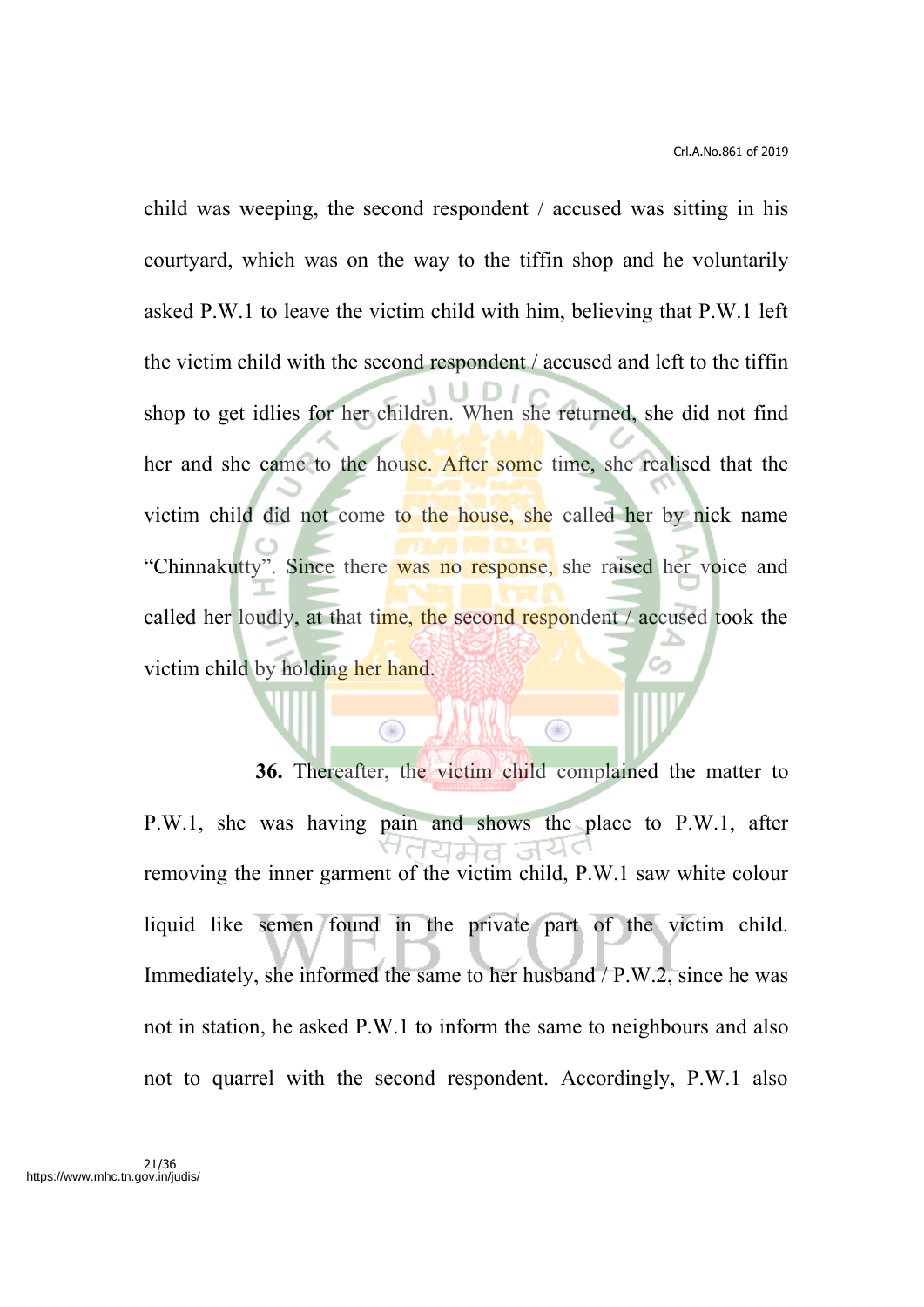informed to P.W.4 and P.W.6, the neighbours. On the next day, P.W.1 left for grazing the goats, at that time, the victim child complained of paining in her private part and she also suffering from fever and therefore, she was taken to the Hospital.

**37.** The victim child was admitted in the Hospital and Accident Register of the victim child was marked as Ex.P.3. On seeing Ex.P.3, it reveals that the victim child was brought to the Hospital, on 19.09.2017, at about 10.25a.m., the Doctor made entry in that regarding alleged sexual assault happened on 17.09.2017, at 9.00a.m. which was committed by a known person. The said statement was given by her mother when the victim child was admitted in the Hospital, which was the earliest version given by the mother of the victim child to the Doctor who is the independent witness.

**38.** Later, the victim child was produced before the learned Judicial Magistrate for recording the statement under Section 164 Cr.P.C. on 22.09.2017, at about 4.00p.m. and the victim child was produced by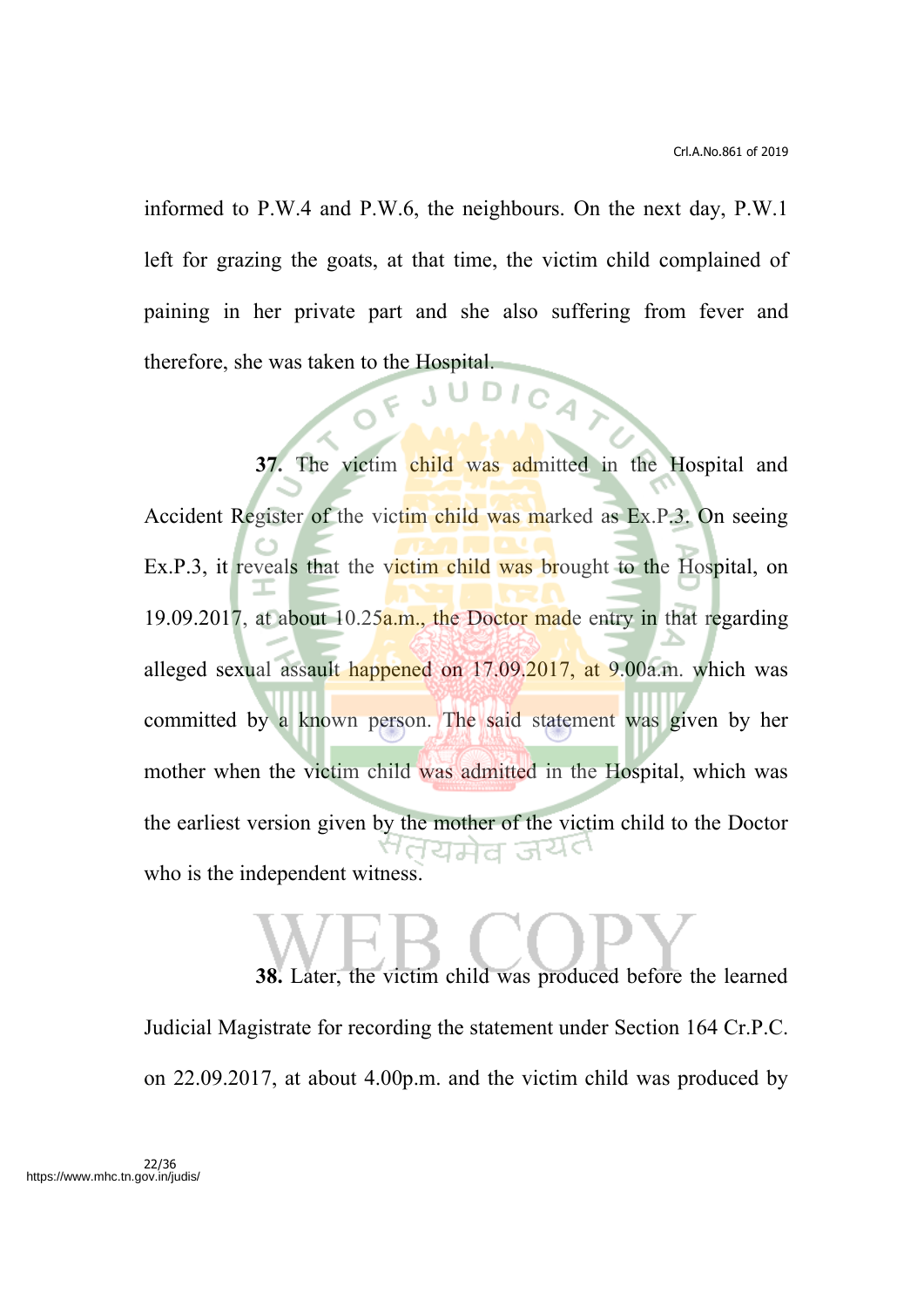the mother of the victim child / P.W.1. The learned Judicial Magistrate recorded that she asked the victim child about her name and age, for which, the victim child has not replied anything and she was so silent, due to fear. Therefore, the learned Magistrate has not recorded any statement from the victim child. The report was marked as Ex.P.8, which clearly reveals that the age of the victim child, was only  $2^{3}/_{4}$  years and therefore, one cannot expect the infant to speak freely to a 3<sup>rd</sup> person that too a stranger to her. T

**39.** On reading of evidence of P.W.1 has clearly shows that what had happened to the victim child. Though the alleged occurrence is said to have taken place on 17.09.2017, the complaint was lodged on 19.09.2017, after 2 days, the cases like this, that too in the village, no mother would rush to the Police Station immediately soon after the occurrence. Naturally, the mother would think about the future of the child and reputation of the family. The evidence of P.W.2 / father of the victim child clearly reveals that P.W.1 informed P.W.2, since he was far away from the place, he asked P.W.1 to inform the same to neighbours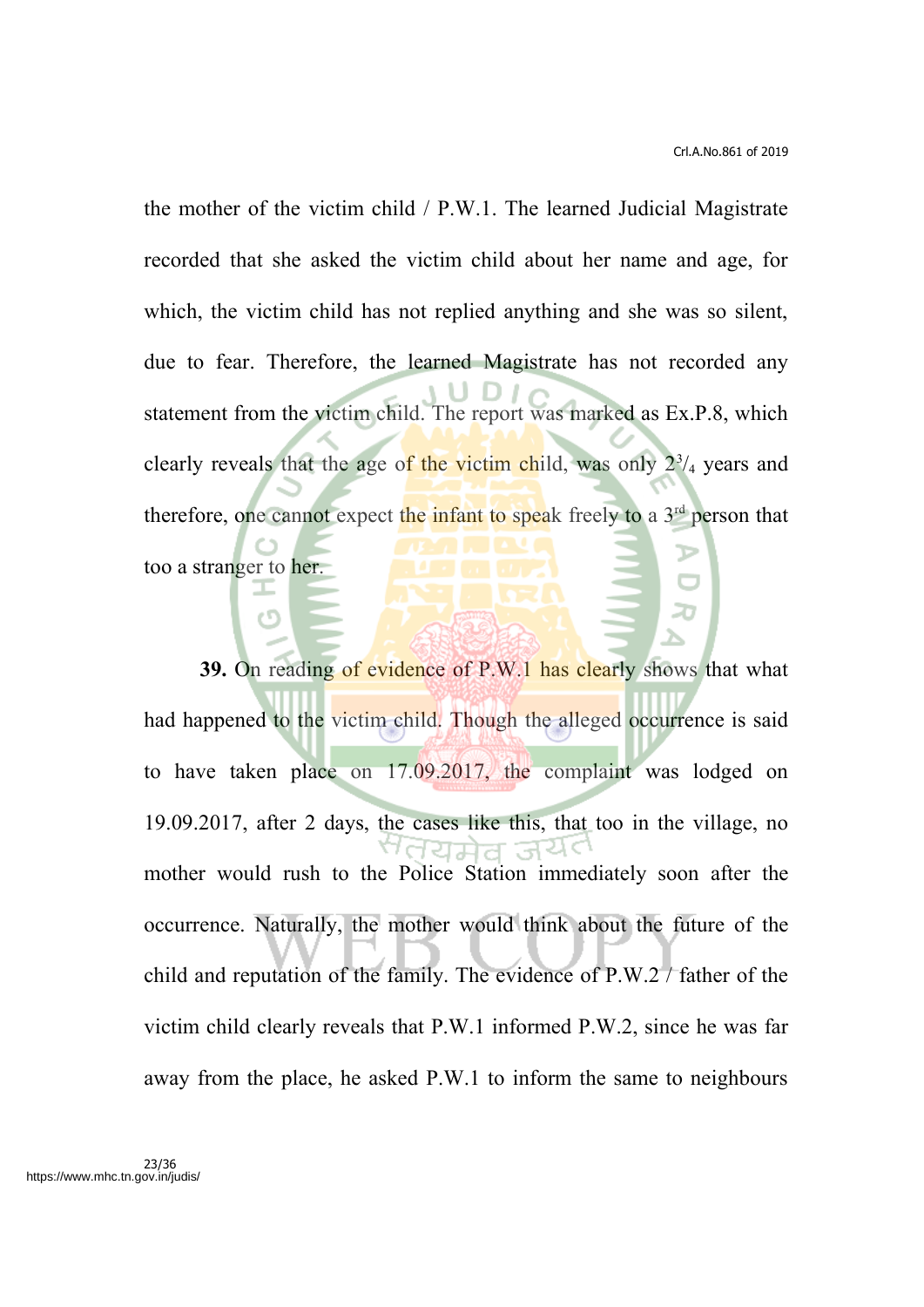and accordingly, she informed to P.W.4, however, P.W.4 not supported the case of the prosecution.

**40.** Normally, in the village, if the accused family and the victim family are in the same locality and the neighbours would not support any of the families and they reluctant to say anything against anyone of the families and support one of the families. Therefore, it is not surprise that P.W.4 has not supported the case of the prosecution. However, Ex.P.3 / Accident Register itself reveals that the victim child was brought to the Hospital, on the next day, on 19.09.2017, i.e. 2 days later and the Doctor, who attended the victim child also made entry in the Accident Register, the case history given by the mother of the victim child. Subsequently, the victim child was produced before the learned 7ਰਧਸ਼ੇਰ ਤਪਿ< Judicial Magistrate, 2 days later i.e. on 22.09.2017 and he also stated that the victim child could not speak freely to a  $3<sup>rd</sup>$  person that too a stranger to her.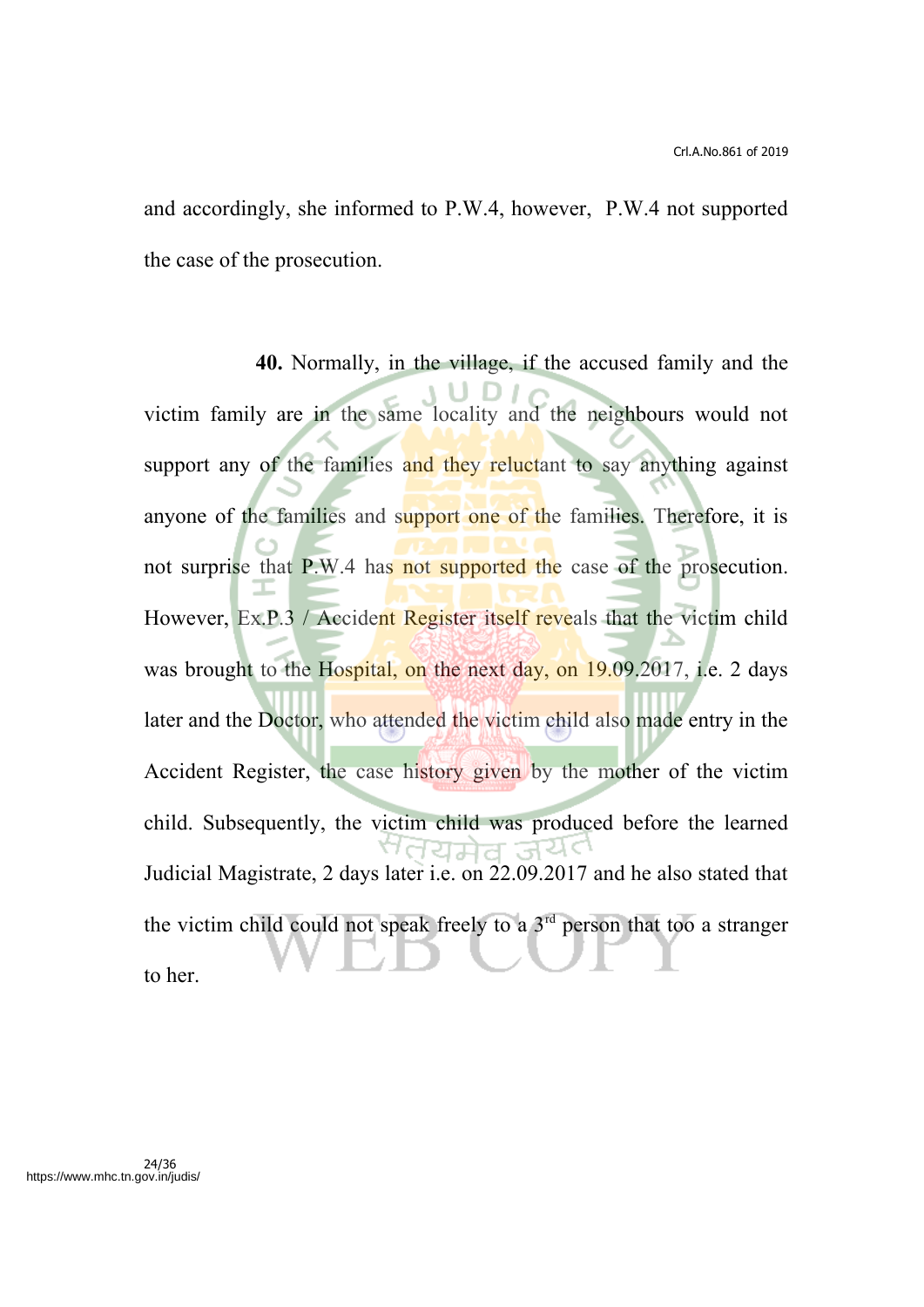**41.** Even though, there is a delay in filing the FIR, cases like this, the delay is not fatal to the case of the prosecution. As stated earlier, the victim child was only  $2<sup>3</sup>/4$  years and infant, one cannot expect the victim child to speak everything, even she did not understand what is happening to her and she felt pain, she complained the pain to her mother and the mother explained the same what was stated by the victim child that the Prakash uncle / second respondent had something and which can only say by the victim child, we cannot expect more than that and immediately, she informed to her husband  $/ P.W.2$ .

**42.** P.W.1 also did not know after the incident what she has to do so, since her husband was not in station and therefore, when the 12738 victim child complained the pain and suffering from fever, she brought her to the Hospital and from there, she informed to the Police and then the Police registered the case and investigated the matter. Therefore, the delay in filing the case, is not fatal to the case of the prosecution. Since the victim child is an infant, the non-examination of the victim child, is

 $\bigcirc$ 

⋒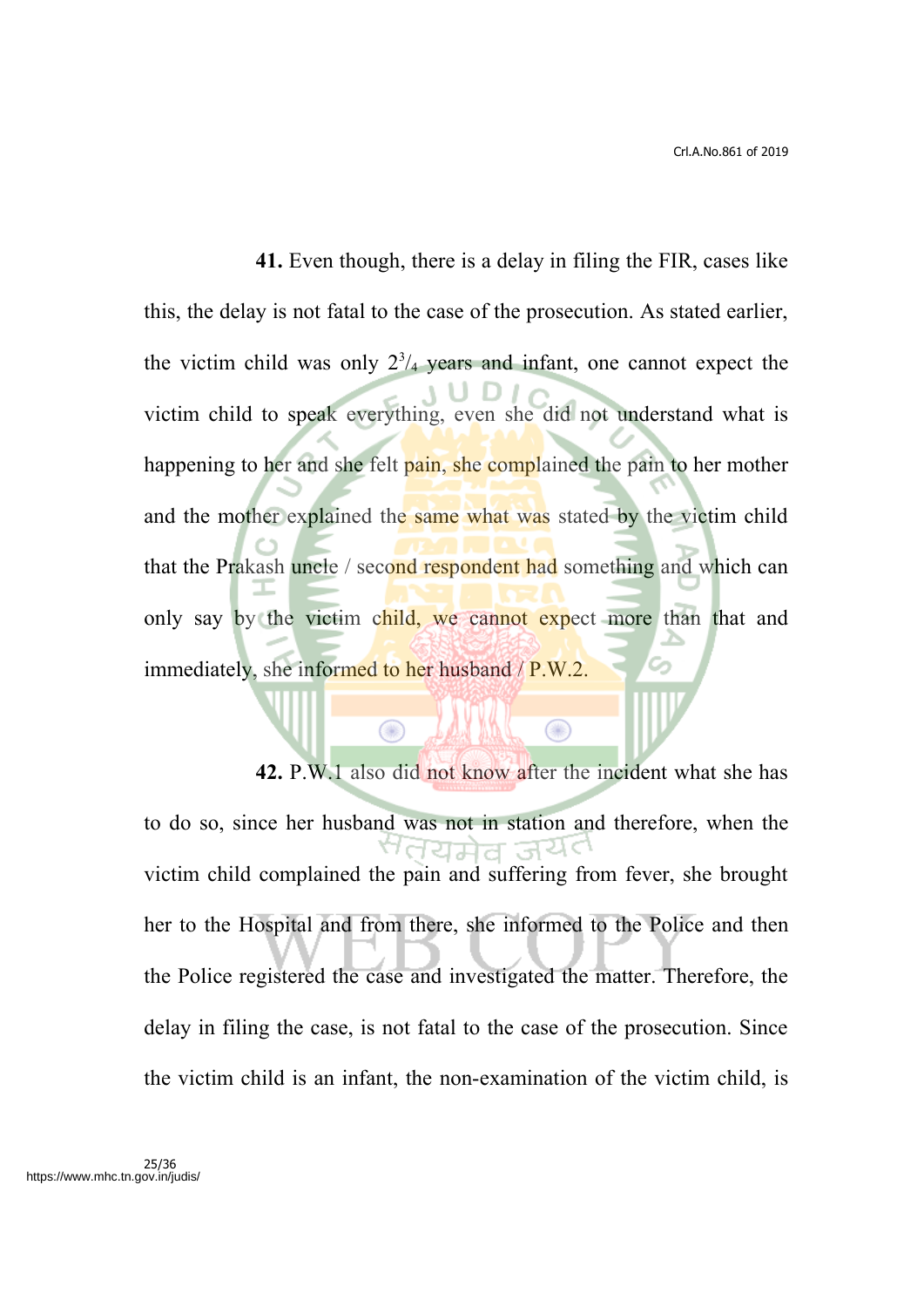not fatal to the case of the prosecution. The main contention raised by the defence as well as the observations by the learned trial Judge is P.W.1, in her evidence, stated that there was liquid in the colour of red soil, however, P.W.1 has clearly stated that there was a white colour fluid. While recording the statement of P.W.1, Ex.P.1, the police official has written as white colour fluid like semen. The Typist, who was in the Court typed as "semman" instead of typing "semen", which became wrongly interpreted as colour of red soil.

**43.** Ex.P.1 / the complaint, which was recorded by the Police has clearly shows that "semen", P.W.1 had stated that white colour fluid drop from the private part of the victim child and subsequently, it was misinterpreted the word "semen" in English as "semman" i.e. Red soil in ਾਰਹਸ਼ੇਰ ਤੱ Tamil and therefore, it clearly shows that Ex.P.1, the first available document says that there was a white colour fluid drop from the private part of the victim child and also the inner garment of the victim child.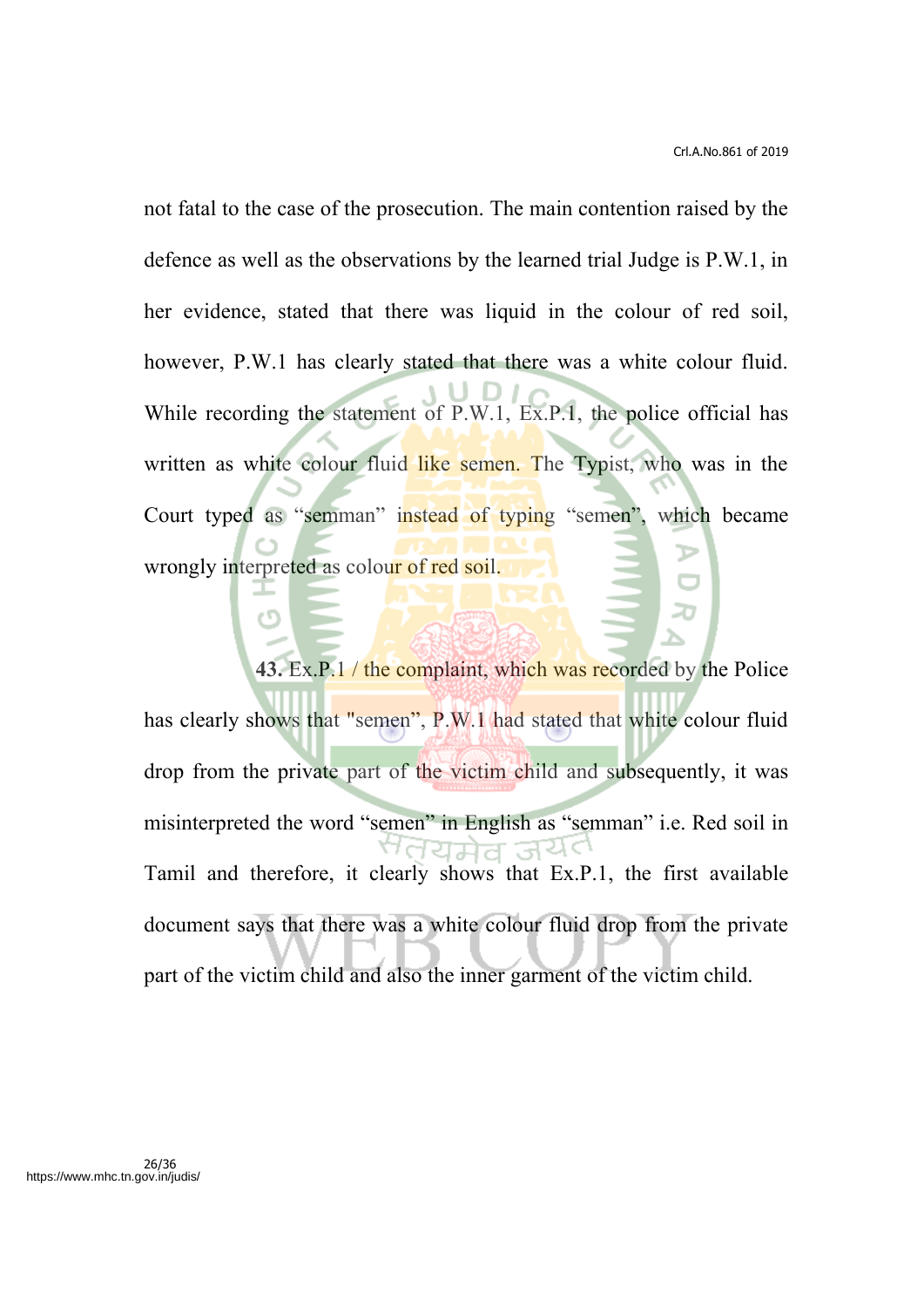**44.** An illiterate lady, she did not state as "seman", it is the person, who written the complaint has mentioned as white colour liquid like semen from the private part of the victim child, for which, she cannot be faulted and the mother of the victim child has narrated the events and therefore, the complainant statement recorded by P.W.14 mentioned as "seman" and the Typist typed as "semman" instead of seman. Hence, there is dangerous in writing an English word in Tamil, which is totally turn the case of the prosecution and admittedly, the defence side has taken flimsy defence that P.W.1 has stated as "semman colour" Therefore, this Court while appreciating the evidence has to see the entire materials and the evidence of P.W.10 / the Doctor, who conducted medical examination on the victim child on 23.09.2017 has spoken that Meleta 1990 the victim child was admitted in the Hospital on 19.09.2017 and one Dr.Soundarya, who made entry in the Accident Register Ex.P.3 and P.W.10 has stated that the victim child, aged about 2 years 9 months, was sexually assaulted by the neighbour and therefore the same was entered in Ex.P3.

27/36 https://www.mhc.tn.gov.in/judis/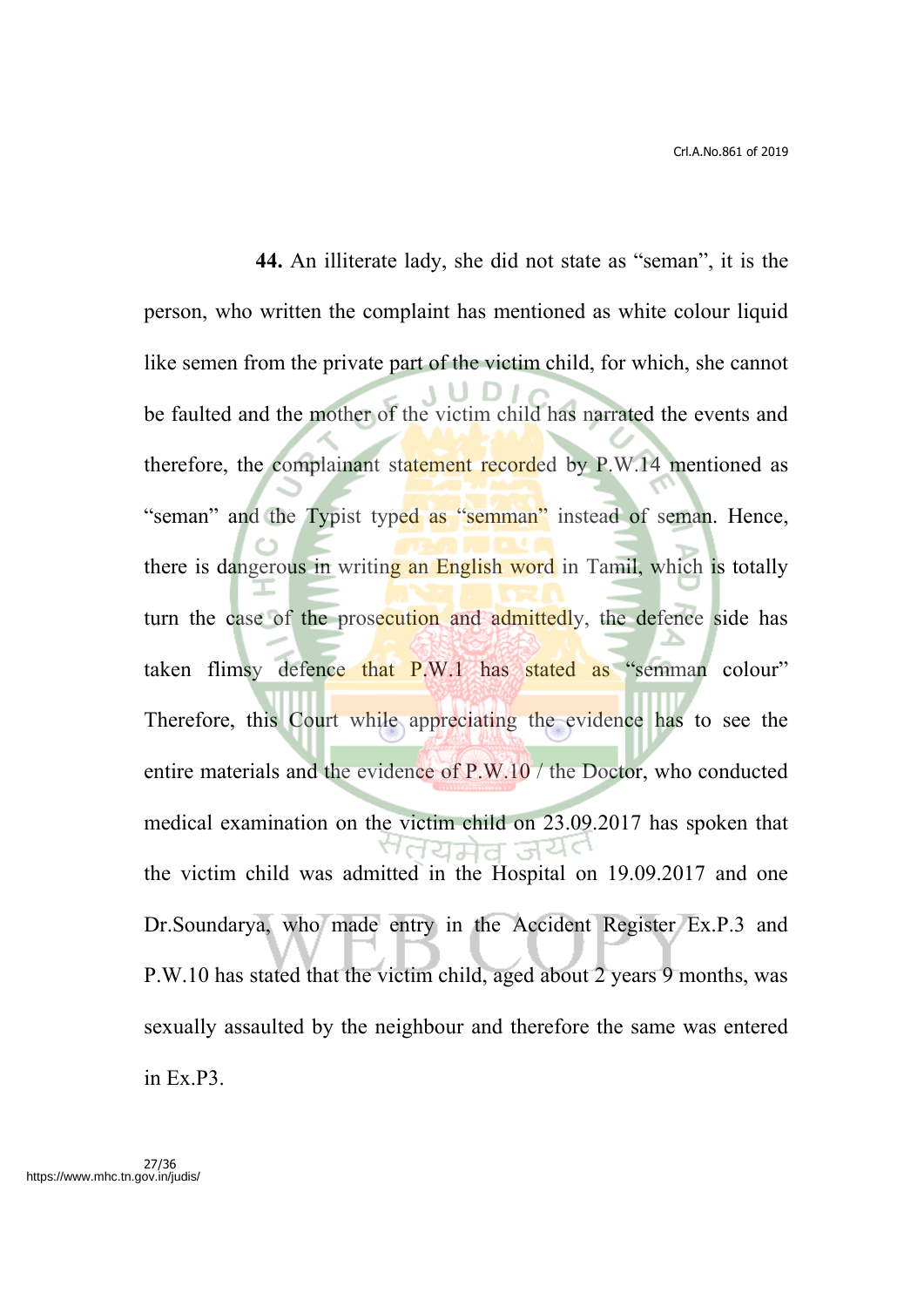**45.** In this case, there is no eye-witness and the victim child was only  $2^{3}/_{4}$  years, since she had a pain and the victim child has clearly stated before her mother that the second respondent committed the offence and she also informed the Doctor when she admitted in the Hospital, after 2 days. As already explained, cases like this, mere delay in filing the FIR, is not fatal to the case of the prosecution and also the reason for delay though specifically not given, one cannot expect the family members of the victim child would rush to the Police immediately soon after the occurrence. Therefore, the learned trial Judge has failed to consider the facts that the victim child was not even completed 3 years and she may not even deliver a word by speaking and in that situation, the Court cannot expect the victim child to speak about the occurrence <sup>ल</sup>तयमेव जय¢ before a stranger to her.

**46.** Under these circumstances, the non-examination of the independent witness, is not fatal to the case of the prosecution. The medical reports also not supported, since because the Doctor examined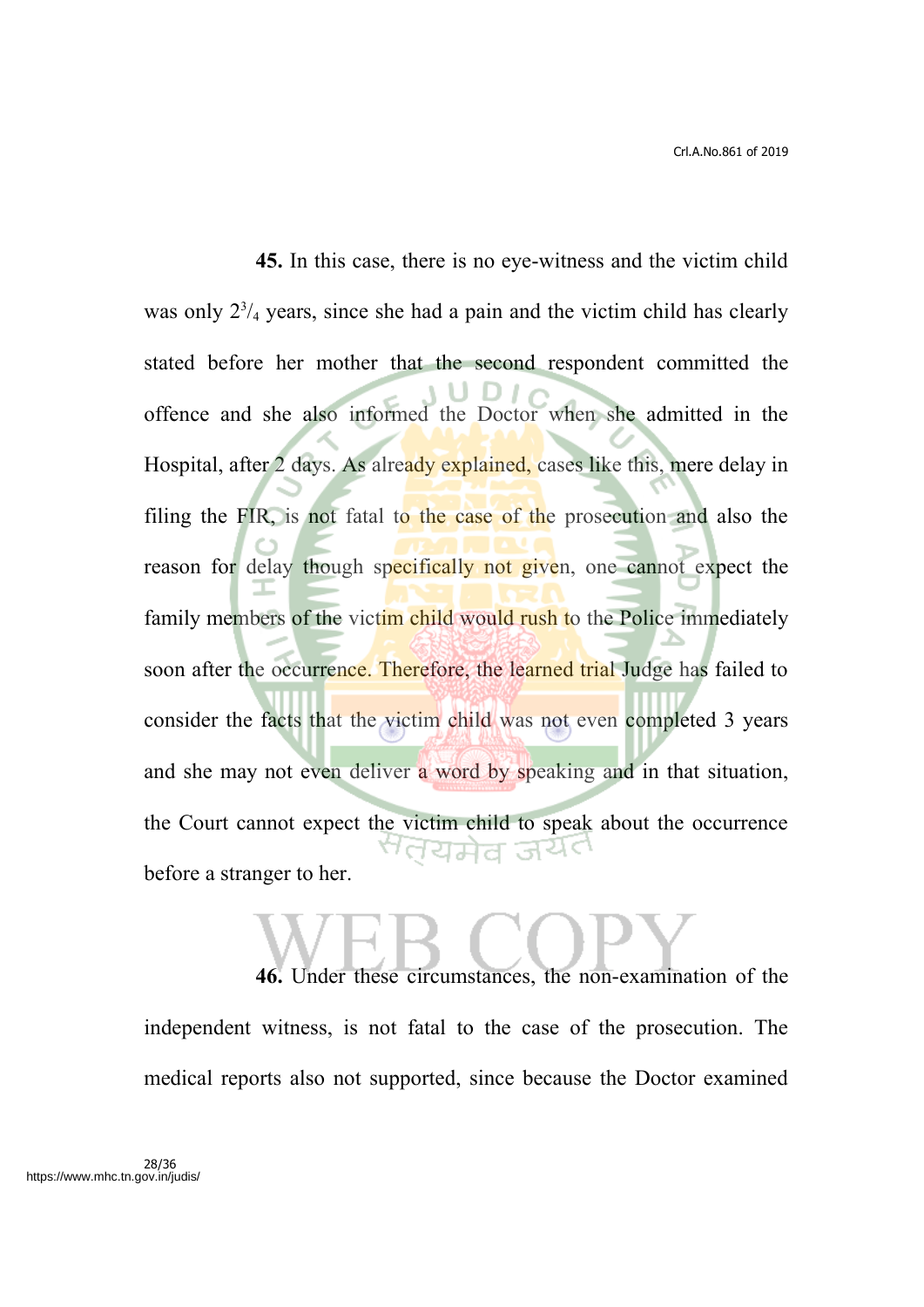the victim child, after 5 days of occurrence. Therefore, from the evidence of P.W.1, Ex.P.1 / complaint, Ex.P.3 / Accident Register and Ex.P.8 / the report of the learned Judicial Magistrate under Section 164 Cr.P.C., this Court finds that the prosecution has proved its case beyond reasonable doubt. Though the prosecution not examined the Doctor, one who made entry in the Accident Register and medical examination was not conducted on the victim child on the date of admission and the mere defect in investigation is not fatal to the case of the prosecution and the second respondent / accused cannot be acquitted on the sole ground of defective investigation.

**47.** In this case, the Investigating Officer should have taken little bit much effort, but, they failed to take that effort, but P.W.1 is an illiterate helpless lady and even she did not know what has to do otherwise. P.W.1 would have immediately taken the victim child either to the Hospital or would have rushed to the Police or she would have produced the victim child to the Social Welfare Officer or would have produced the inner garment of the victim child for test. But,

 $\circledcirc$ 

⋒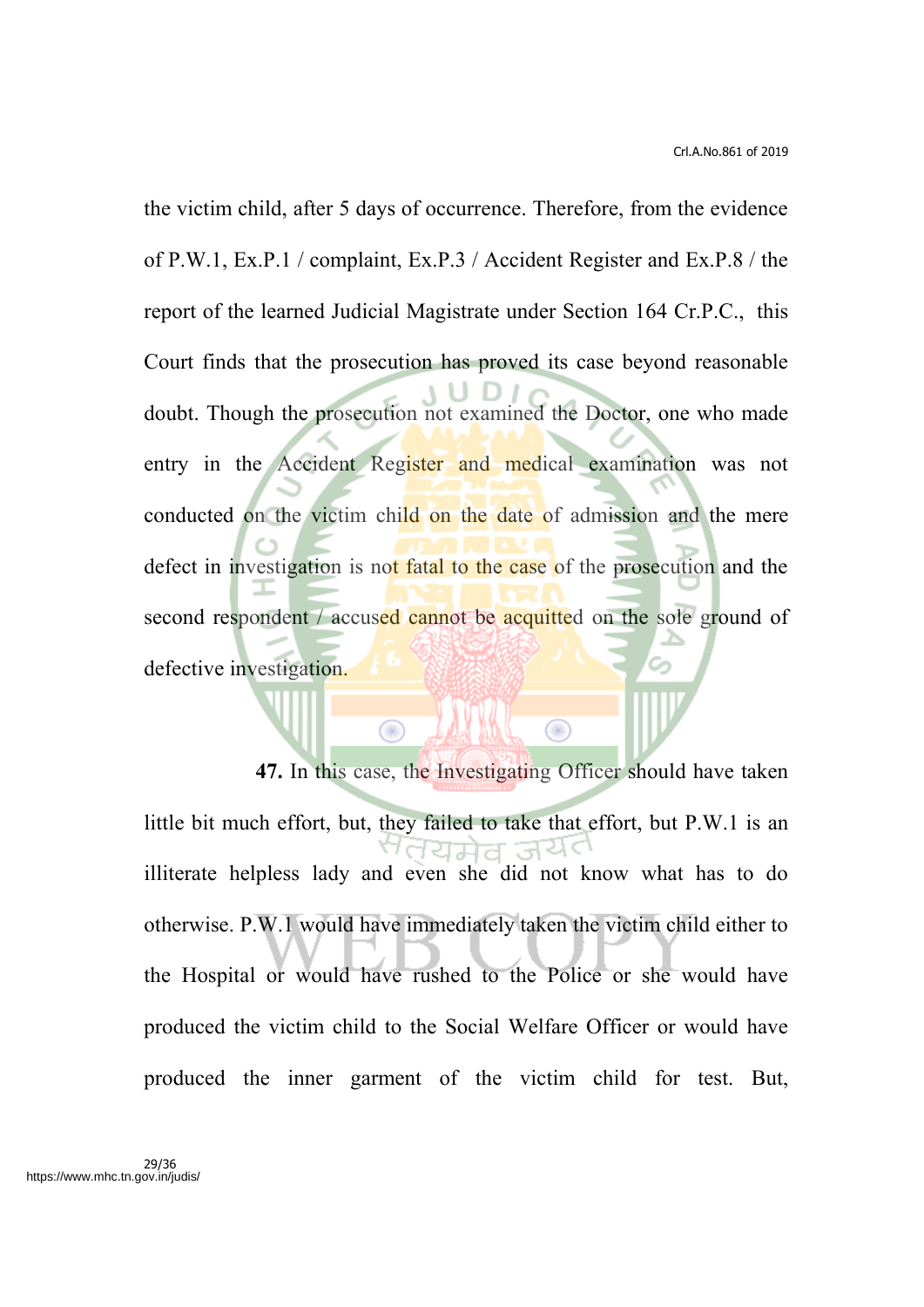unfortunately, in our country, the illiterate women have no knowledge about how to proceed further, cases like this, to whom, they have to approach and where they have to approach. Therefore, the culprits are escaping for the technical reason and unfortunately Investigation Wing also not upto the standard and due to either defect in investigation or fault in investigation, most of the cases, the culprits are escaping.

The trial Courts also, sometimes not applying their minds and exercising their inherent or discretionary power either to direct for reinvestigation or summon relevant records and only they are searching for proof beyond reasonable doubt and taking advantage of the flaw in the investigation, giving the benefit of doubt to the accused. But cases like this, we cannot give much importance to the technical ground of proof. In this case, the victim is an infant, aged below 3 years, she is not in a position to speak out the charges of crimes or atrocities, under such circumstances, the mother has spoken and no corroboration can be expected, since because the innocence of the mother and the inability of the victim child, the culprit cannot be escaped from the clutches of law.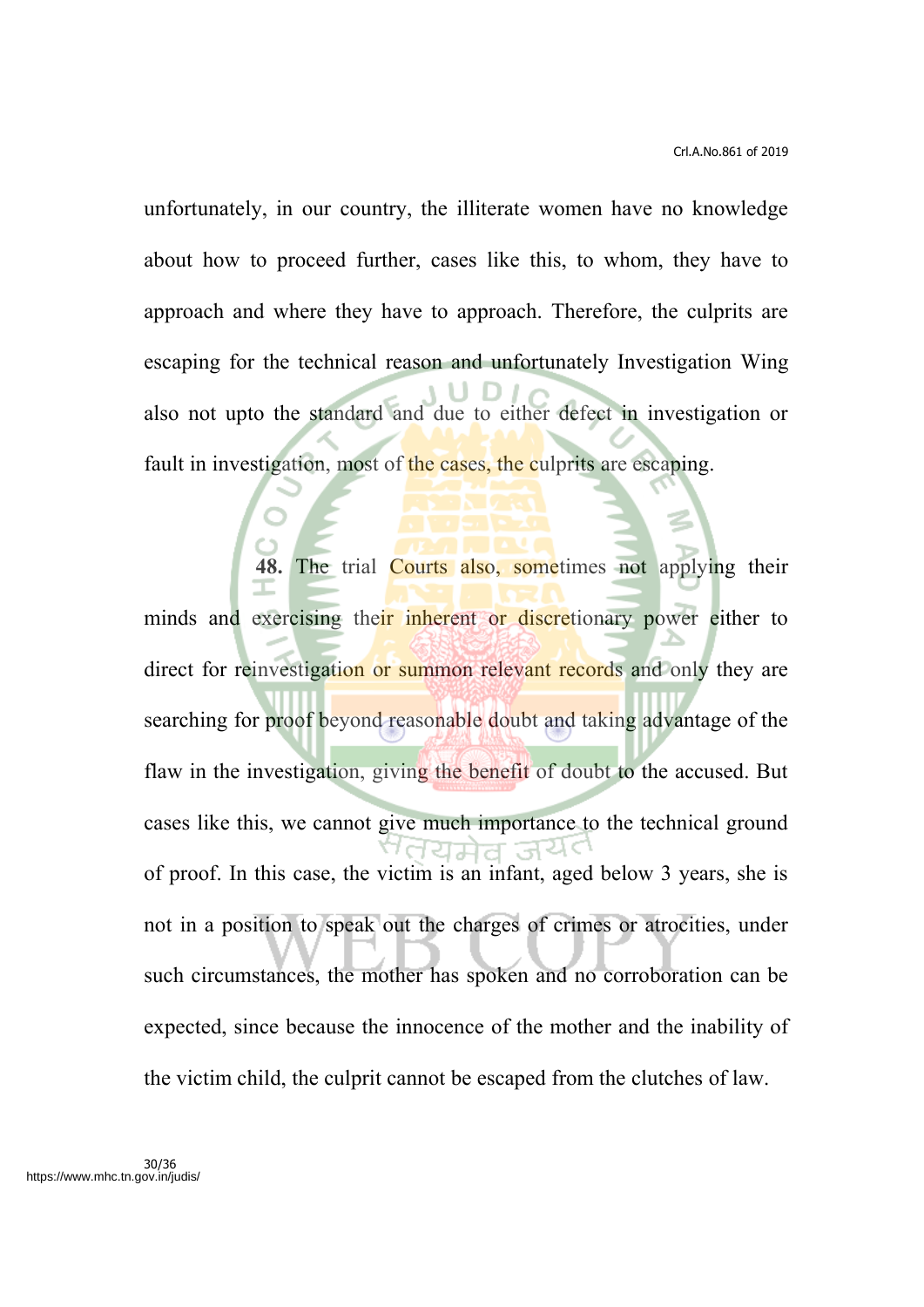**49.** Now, this Court has come to the conclusion that the second respondent / accused has committed the offence and the Court had drawn inference and it is for the accused to explain the same and rebut the presumption. Though it is settled proposition of law that the accused need not come into the witness box and prove his innocence, however, this is not an offence comes under IPC, this is the offence comes under the POCSO Act. The POCSO Act itself designed in such a way that once the prosecution proved the offence and the Court drawn the presumption under Section 29 of the POCSO Act, it is for the accused to rebut the presumption, but, in this case, this Court finds that the second respondent / accused has committed the offence as charged against him and draw presumption under Section 29 of the POCSO Act and also finds that the second respondent / accused has not rebutted the ਹਿਸ਼ੇਰ ਤੇਖੋ presumption. Therefore, this Court finds that the accused committed the offence under Section 9 of POCSO Act which is punishable under Section 10 of the Act and the judgment of acquittal passed by the trial Court is liable to be set aside.

**50.** Accordingly, this Criminal Appeal is allowed. The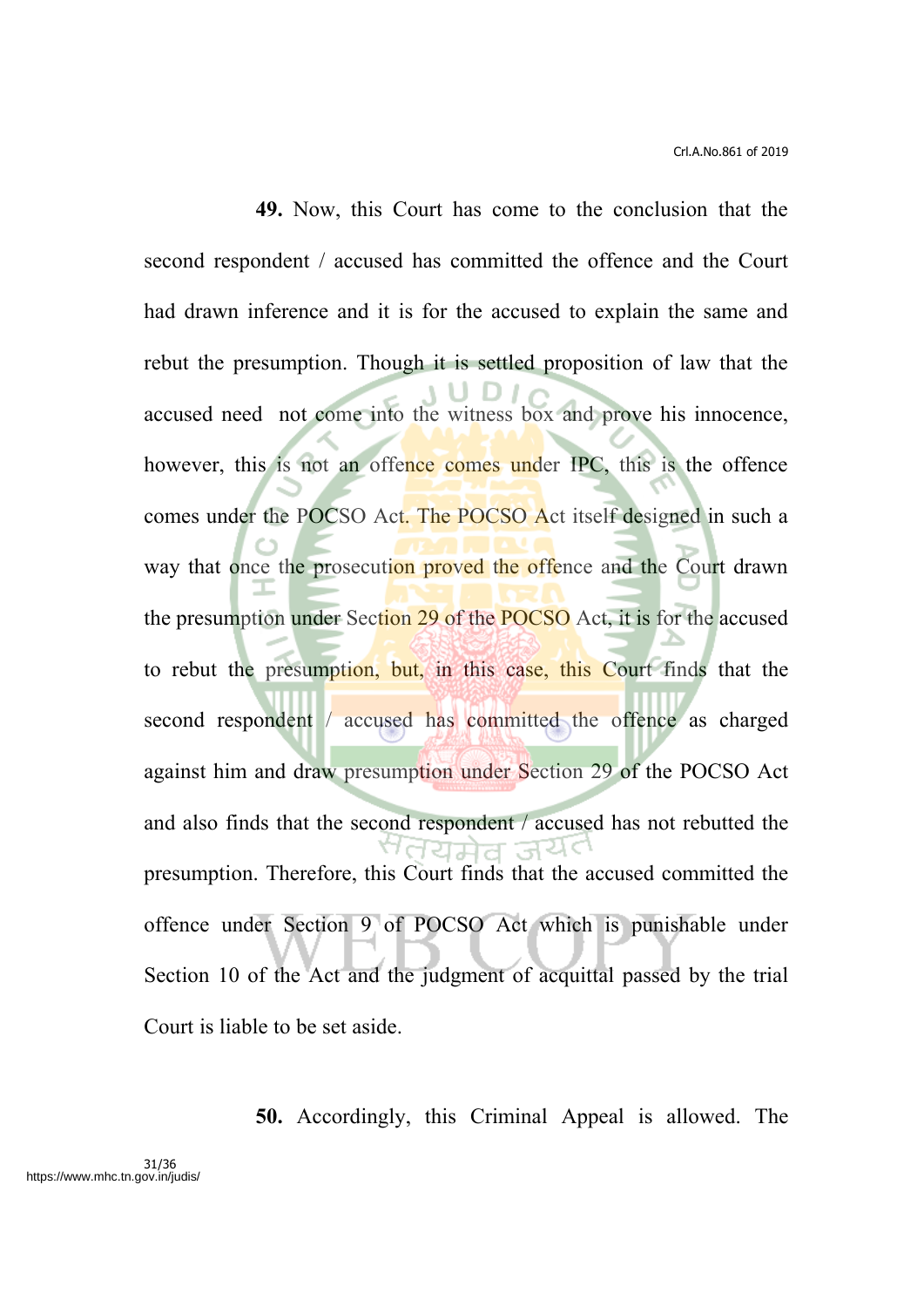judgment of acquittal passed by the learned Sessions Judge [Fast Track Mahila Court], Thiruvarur in Spl.S.C.No.21 of 2017 dated 27.09.2018, is hereby set aside.

**51.** Since it is a reversal judgment and it is necessary to direct the second respondent / accused to appear before this Court for asking question of sentence to be imposed against him. Accordingly, the second respondent is directed to appear before this Court on 09.07.2021.

Œ

**02.07.2021**

Speaking Order/Non Speaking Order Index : Yes / No Internet : Yes sri/cgi

To

1.The Sessions Judge [Fast Track Mahila Court], Thiruvarur.

सत्यमेव ज<sup>र</sup>

- 2. The Inspector of Police, Vaduvur Police Station, Vaduvur, Thiruvarur District.
- 3.The Public Prosecutor, High Court, Madras.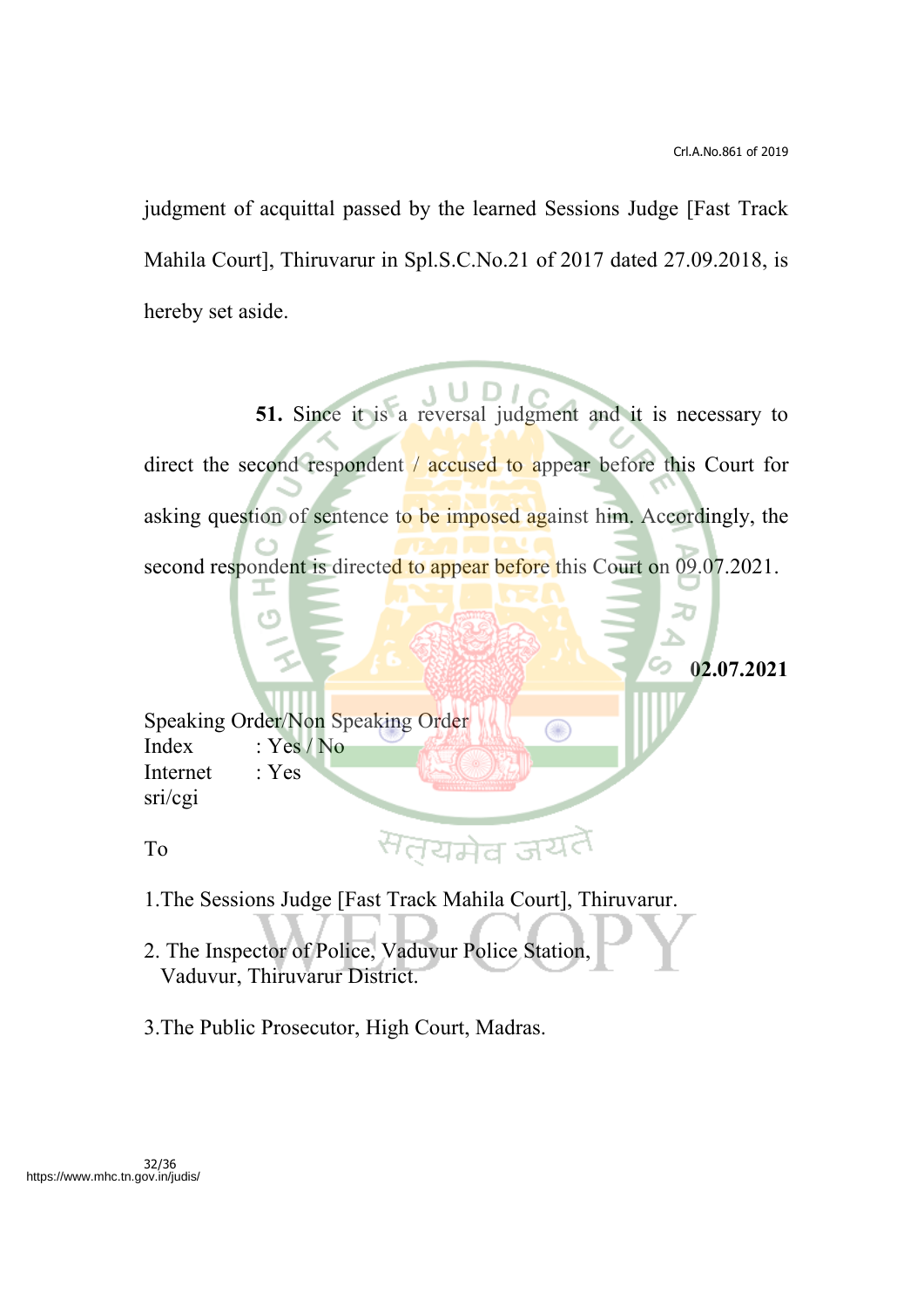Crl.A.No.861 of 2019

# **P.VELMURUGAN, J.,**

sri



# **02.07.2021**

33/36 https://www.mhc.tn.gov.in/judis/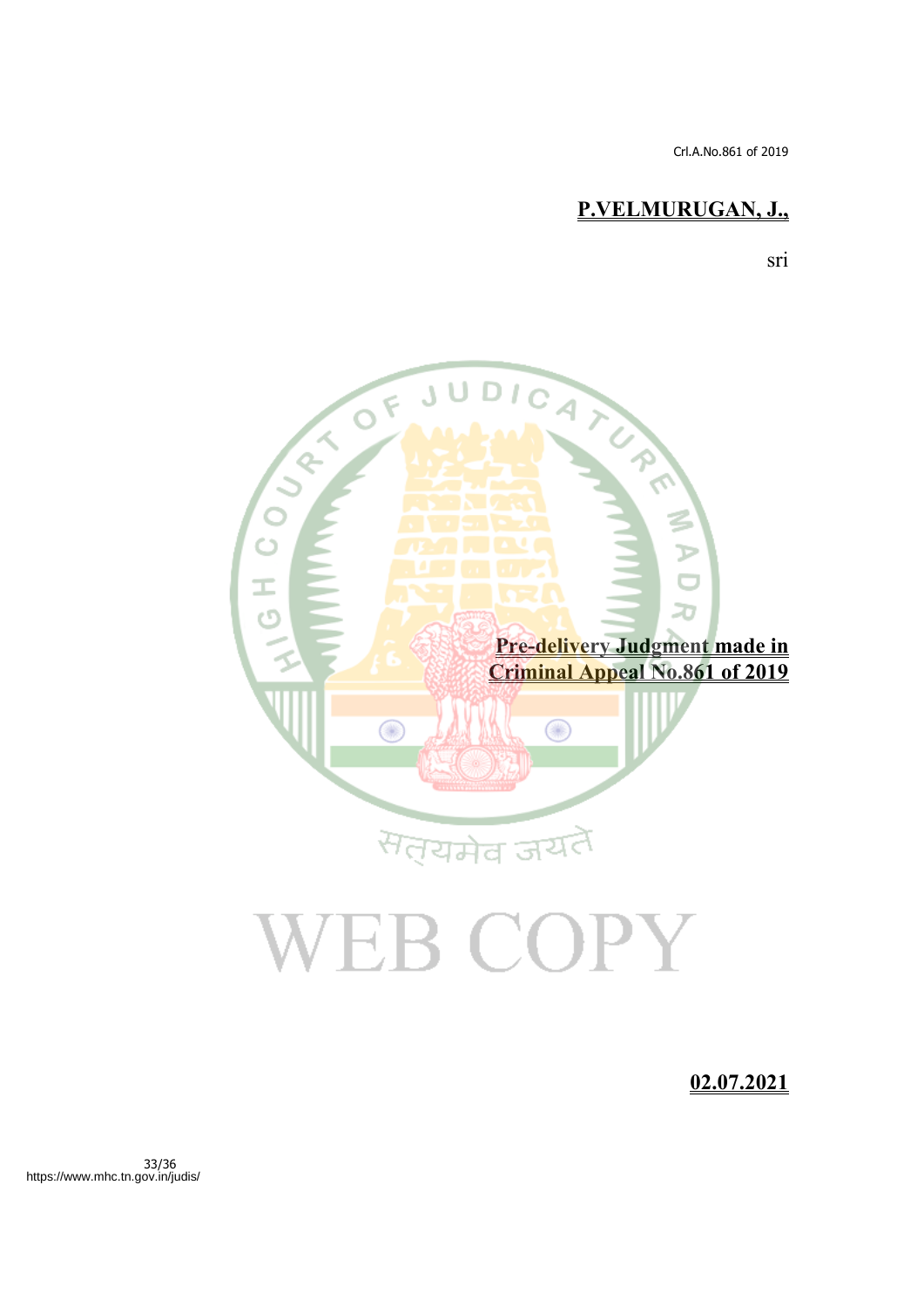#### **Crl.A.No.861 of 2019**

## **P.VELMURUGAN, J.**

In compliance with the order of this Court dated 02.07.2021, the second respondent/accused appeared before this Court and he has been questioned the sentence to be imposed on him. The second respondent/accused stated that he is no way connected with this case and a false case has been foisted against him.

**2** In this case, the victim was aged about 2 and 3/4 years, and not completed the age three years, at the time of occurrence. Since the second respondent/accused has committed aggravated sexual assault on <sup>ਅ</sup>ਰੰਧਸੇਰ ਕੰਪੋ**ਾ** the victim, the offence committed by the second respondent/accused falls under Section 9(m) of the POCSO Act, which is punishable under Section 10 of the POCSO Act.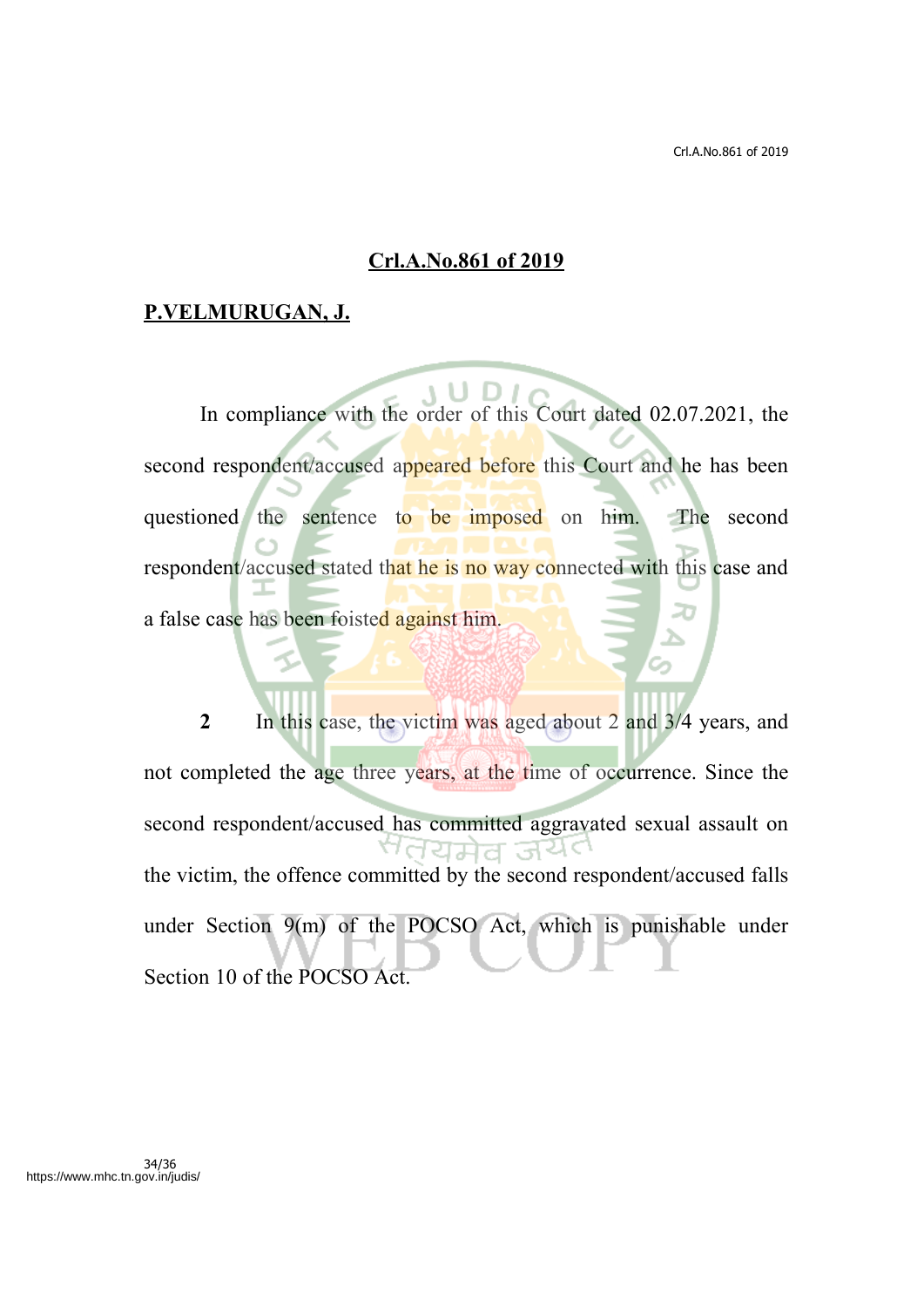**3** At this juncture, it would be useful to refer Sections 9(m) and 10 of the POCSO Act.

Section 9. Aggravated Sexual Assault\_\_\_

*(m). whoever commits sexual assault on a child below twelve years; or*

*Section 10. Whoever, commits aggravated sexual assault shall be punished with imprisonment of either description for a term which shall not be less than five years but which may extend to seven years, and shall also be liable to fine.'*

**4** This Court is of the considered view that the second respondent / accused is found guilty for the offence under Section 9 (m) of the POCSO Act, which is punishable under Section 10 of the POCSO Act and hence, the second respondent/accused is convicted and sentenced him to undergo 5 years Rigorous Imprisonment and to pay a fine of Rs.5,000/-, in default to undergo Rigorous Imprisonment for a further period of one year. **The period of detention, if any, already undergone by him is ordered to be set off under Section 428 of Cr.P.C.**